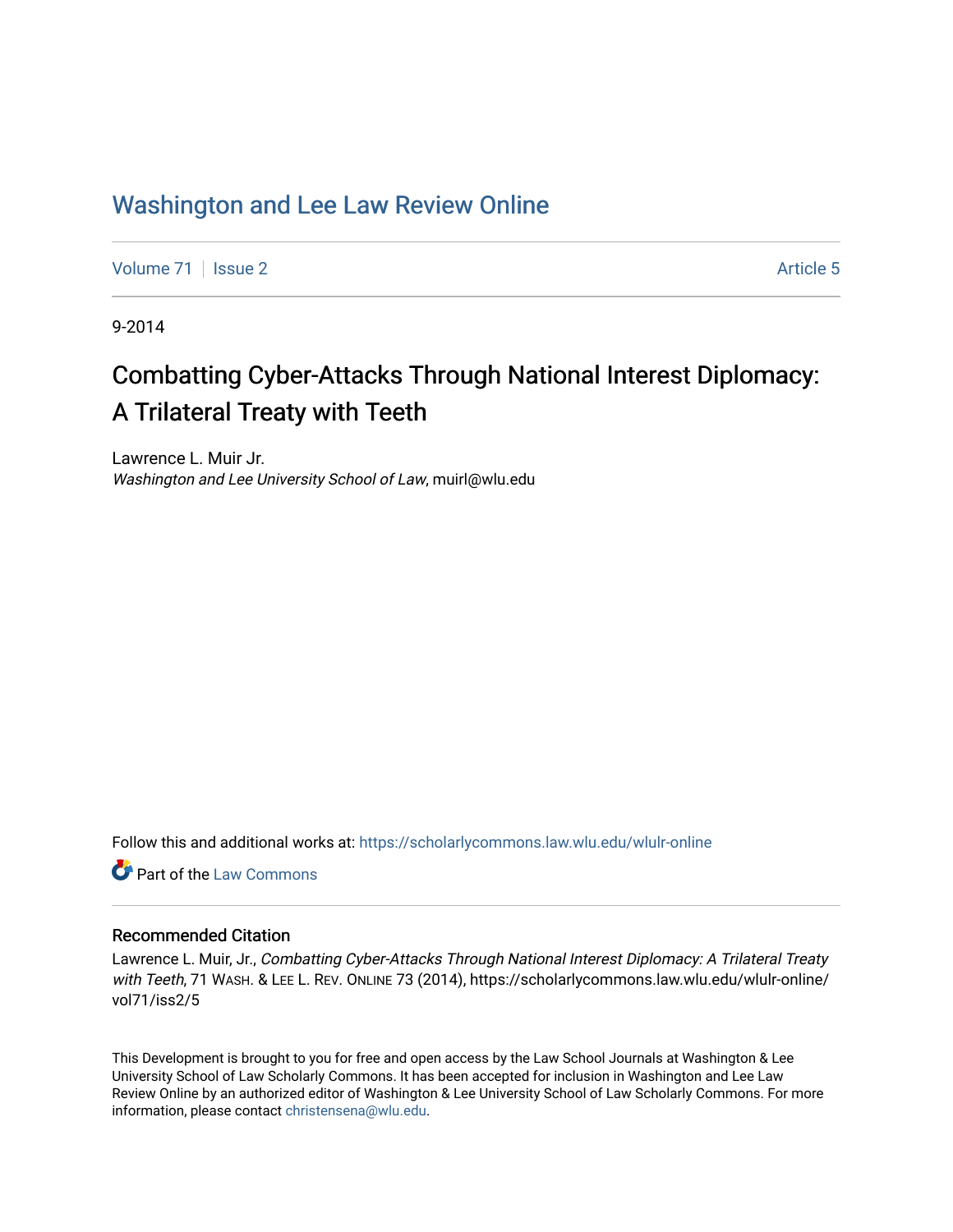# Combatting Cyber-Attacks Through National Interest Diplomacy: A Trilateral Treaty with Teeth

Lawrence L. Muir, Jr.

#### *Abstract*

*In May 2014, the Federal Bureau of Investigation indicted five Chinese nationals for cybercrimes against American companies. That indictment was an impotent response. The United States has no extradition treaty with China, and the defendants will in all likelihood never be tried in the United States. The inefficacy of the indictments highlights a larger problem: State-controlled cyberunits can act with impunity under the present mix of international and domestic law. No laws govern conduct between nation-states, and, thus, neither victims nor nation-states have recourse against violators.*

*This Article suggests that the United States should pursue national interest diplomacy to triangulate Russia and China by negotiating a trilateral cyberlaw treaty. The Article first demonstrates why the United States has failed in bilateral negotiations with these two nations in the past. It proposes that the United States should shift strategies by beginning to pursue national interest diplomacy rather than multilateral diplomacy. This strategy would encourage rapprochement with Russia first, thereby putting pressure on China to join the treaty or else be isolated. Finally, the Article lays out a workable framework on which policymakers can construct the diplomatic means to secure restitution for the victims of cyber-attacks.*

Adjunct Professor of Law, Washington and Lee University School of Law.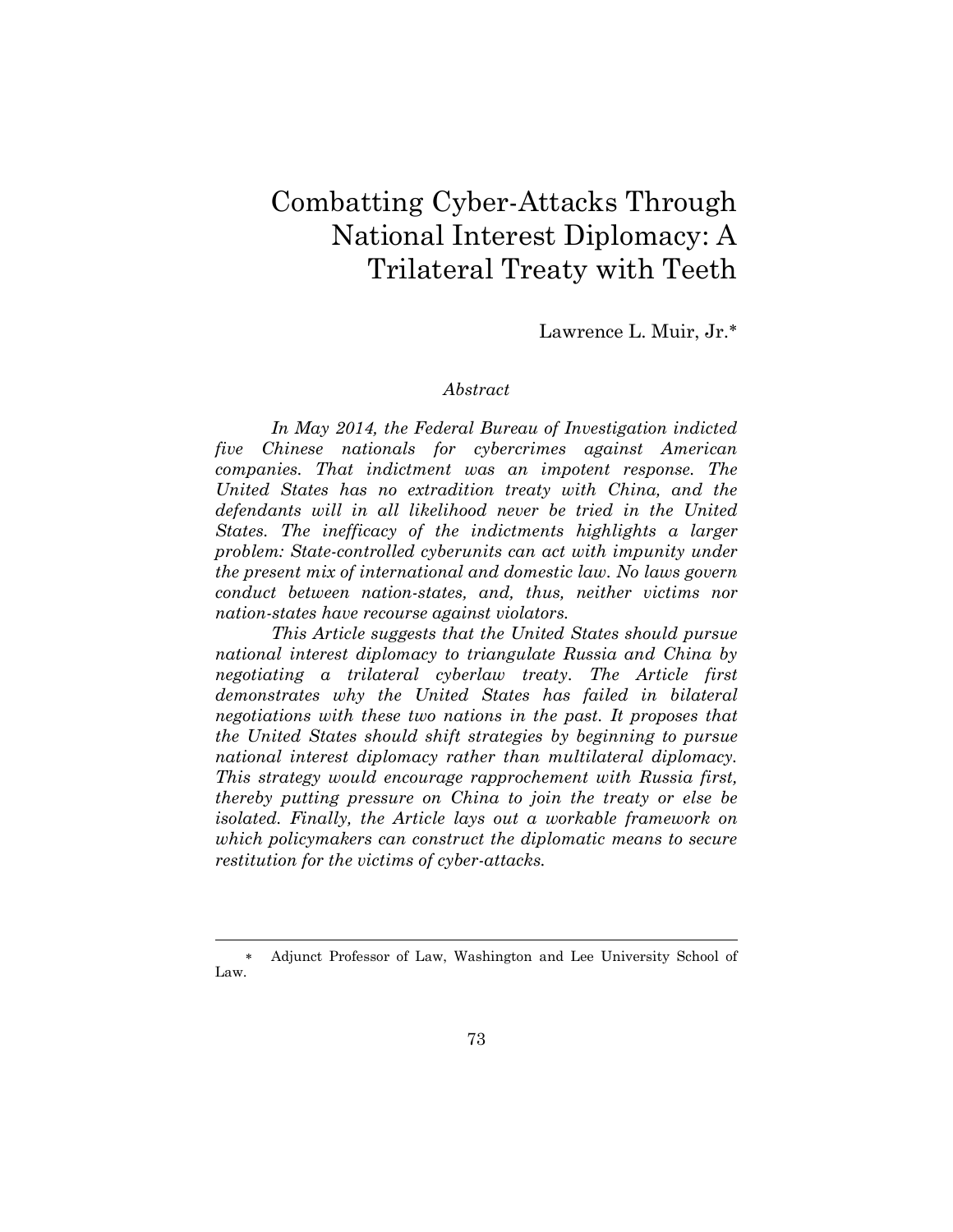# *Table of Contents*

| Ι.   |                                                                                                                                                     |  |
|------|-----------------------------------------------------------------------------------------------------------------------------------------------------|--|
| Π.   | The Cost of Cybercrime to the United States<br>A.                                                                                                   |  |
|      |                                                                                                                                                     |  |
|      | Historic and Current Bilateral Diplomatic<br>1.<br>Bilateral Failures with China: Failing<br>a <sub>1</sub><br>to Understand China's Pursuit of Its |  |
|      | Bilateral Failures with Russia: Failing<br>$\mathbf{b}$ .<br>to Understand Russia's Pursuit of Its                                                  |  |
|      | Triangulation Between the United States,<br>2.<br>China, and Russia Provides the United<br>States with the Greatest Number of Options               |  |
|      |                                                                                                                                                     |  |
|      | How Triangulation Ended the Cold War 86<br>a.<br>Why Triangulation Can Work to End<br>$\mathbf{b}$ .                                                |  |
|      |                                                                                                                                                     |  |
|      | (1) Issues Between Russia and China  88<br>Why Should China Cooperate with<br>(2)                                                                   |  |
|      | the United States on Cyber-Attacks? 90                                                                                                              |  |
| III. |                                                                                                                                                     |  |
|      | A.<br>The Cyber Treaty's Framework: Enabling<br>В.                                                                                                  |  |
|      |                                                                                                                                                     |  |
|      | Conceptual Framework of the Tribunal 94<br>1.                                                                                                       |  |
|      | a.                                                                                                                                                  |  |
|      | $\mathbf{b}$ .                                                                                                                                      |  |
|      | (1) Who May Be a Party and How                                                                                                                      |  |
|      |                                                                                                                                                     |  |
|      |                                                                                                                                                     |  |
|      | (2)                                                                                                                                                 |  |
|      |                                                                                                                                                     |  |
|      |                                                                                                                                                     |  |
|      | C. Substantive and Procedural Laws 101                                                                                                              |  |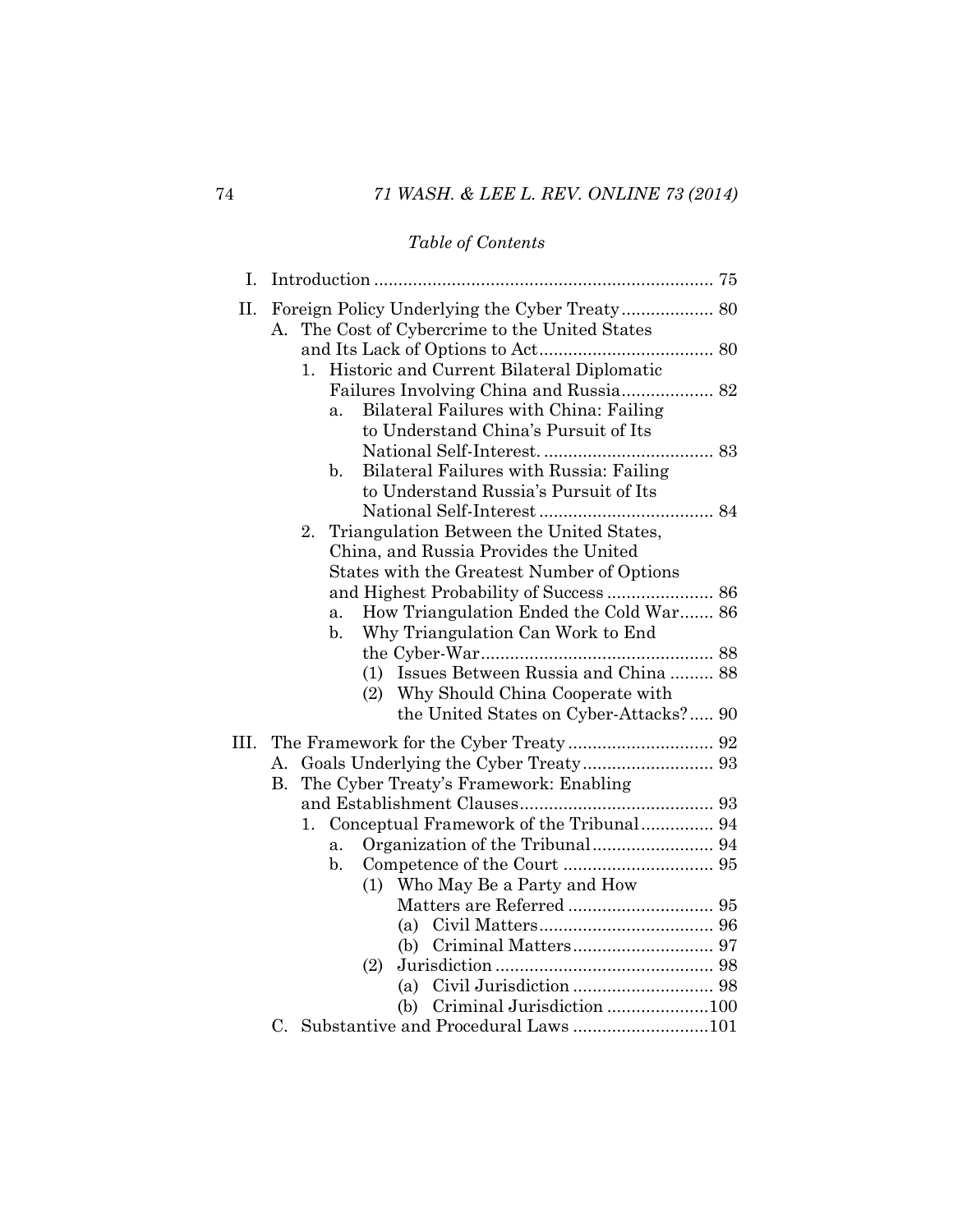l

## <span id="page-3-1"></span>*I. Introduction*

<span id="page-3-0"></span>On May 1, 2014, a federal grand jury in Pittsburgh, Pennsylvania, handed down a thirty-one count indictment<sup>1</sup> against five Chinese military officers alleging that they intruded into six organizations' networks, including five multinational corporations.<sup>2</sup> The primary purpose of these intrusions was to gain relative economic strength against the United States by stealing trade secrets and engaging in economic espionage to benefit the Chinese government.<sup>3</sup> The Chinese conducted these cyber-attacks as part of an effort to fight U.S. steel tariffs that targeted Chinese exports.<sup>4</sup> The United States does not have an

<sup>1</sup>*. See* Indictment, United States v. Wang Dong, Criminal No. 14-118 (W.D. Pa. May 1, 2014) (indicting Wang Dong, Sun Kailiang, Wen Xinyu, Huang Zhenyu, and Gu Chunhui for conspiracy to commit computer fraud and abuse, computer fraud and abuse, damaging a computer, aggravated identity theft, economic espionage, and theft of trade secrets).

<sup>2</sup>*. See* Devlin Barrett & Siobahn Gorman, *U.S. Charges Five in Chinese Army with Hacking,* WALL ST. J. (May 19, 2014), http://online.wsj.com/news/articles/SB10001424052702304422704579571604060 696532 (last visited July 29, 2014) (describing the allegations contained in the United States' indictment against Wang Dong, Sun Kailiang, Wen Xinyu, Huang Zhenyu, and Gu Chunhui) (on file with the Washington and Lee Law Review).

<sup>3</sup>*. See* John W. Miller, *Pittsburgh-Area Firms Allegedly Targeted by Hacking*, WALL ST. J. (May 19, 2014), http://online.wsj.com/news/articles/SB 10001424052702304422704579572273980220140 (last visited July 29, 2014) (discussing Chinese cyber-attacks on the United Steelworkers union, Alcoa, Inc., Westinghouse Electric Co., and Allegheny Technologies, Inc. in which the "conspirators stole trade secrets that would have been particularly beneficial to Chinese companies at the time") (on file with the Washington and Lee Law Review).

<sup>4</sup>*. See id.* (discussing how U.S. steel tariffs imposed in 2001 have resulted in American steelmakers filing seven complaints against China for trade violations).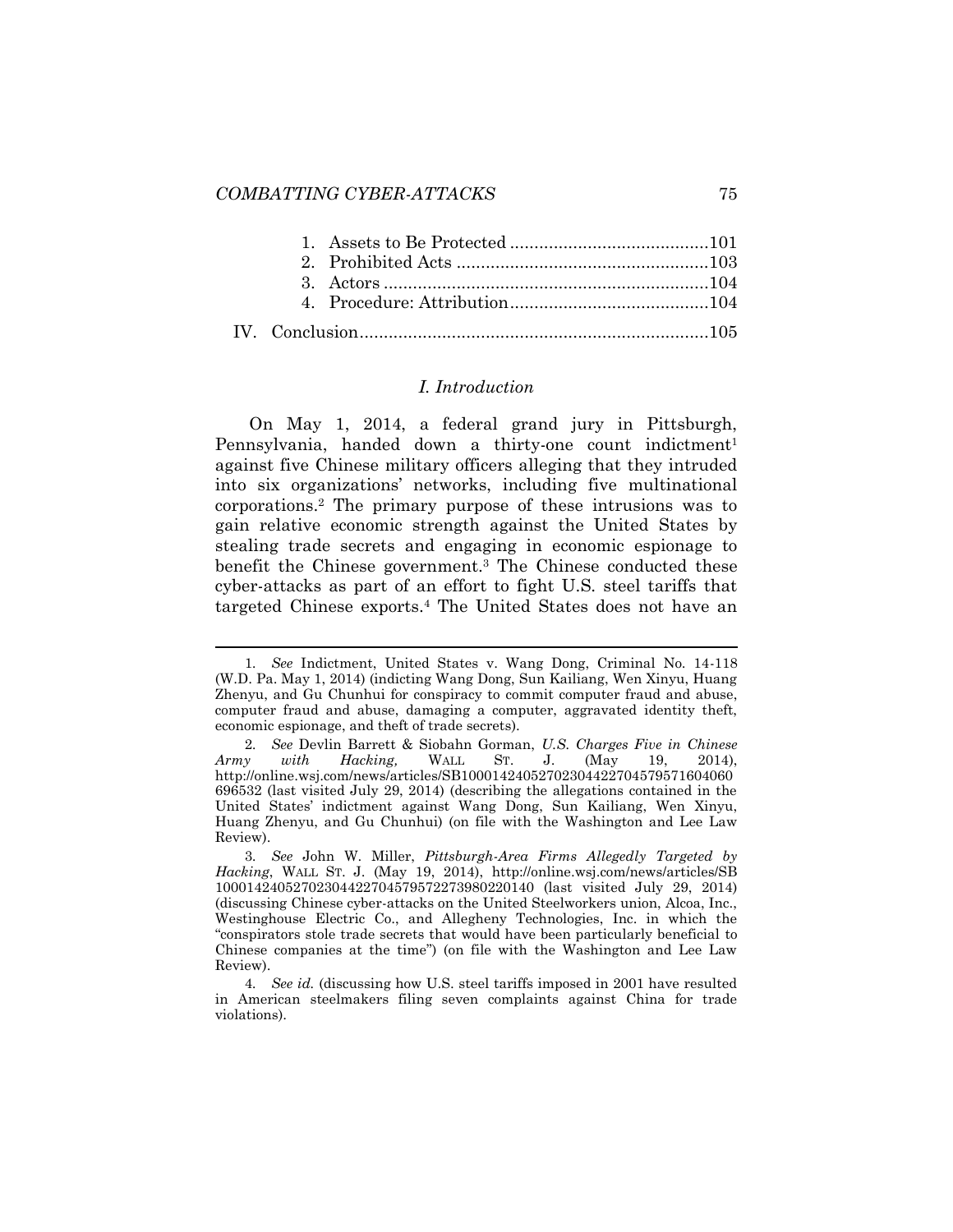extradition treaty with China, rendering the probability the People's Liberation Army ("PLA") officers will ever be tried by a federal court virtually nil.<sup>5</sup>

The incidents detailed in the indictment against these PLA officials were not the first acts of Chinese espionage directed against American corporations or the U.S. government. Prior to the indictment, American cybersecurity firm Mandiant issued a report detailing the existence of a special advanced persistent threat<sup>6</sup> unit of the PLA, called Unit 61398, dedicated to the computer network infiltration of the corporations of Englishspeaking nations.<sup>7</sup> The Chinese were suspected in other cyberattacks against American corporations even before Mandiant published its report.<sup>8</sup> For example, a set of high-profile cyberattacks on large companies in 2009, dubbed Operation Aurora,

[A] network attack in which an unauthorized person gains access to a network and stays there undetected for a long period of time. The intention of an APT attack is to steal data rather than to cause damage to the network or organization. APT attacks target organizations in sectors with high-value information, such as national defense, manufacturing and the financial industry.

Margaret Rouse, *Advanced Persistent Threat (APT)*, SEARCHSECURITY, http://searchsecurity.techtarget.com/definition/advanced-persistent-threat-APT (last visited July 30, 2014) (on file with the Washington and Lee Law Review); *see also Advanced Persistent Threats: How They Work*, SYMANTEC CORP., http://www.symantec.com/theme.jsp?themeid=apt-infographic-1 (last visited July 30, 2014) (providing that an advanced persistent threat "uses multiple phases to break into a network, avoid detection, and harvest valuable information over the long term") (on file with the Washington and Lee Law Review).

7*. See* MANDIANT, APT1: EXPOSING ONE OF CHINA'S CYBER ESPIONAGE 3. 9. 20–26 (2013), http://intelreport.mandiant.com/Mandiant\_ APT1\_Report.pdf (discussing the existence and operations of China's specialized cyber-attack military unit called PLA Unit 61398).

8*. See, e.g.*, Matthew J. Schwartz, *Google Aurora Hack Was Chinese Counterespionage Operation,* INFO. WK. (May 21, 2013), http://www. darkreading.com/attacks-and-breaches/google-aurora-hack-was-chinese-count erespionage-operation/d/d-id/1110060? (last visited July 29, 2014) (discussing a set of cyber-attacks conducted by the Chinese government on at least thirty-four American companies in 2009) (on file with the Washington and Lee Law Review).

<span id="page-4-0"></span><sup>5</sup>*. See* Barrett & Gorman, *supra* note [2](#page-3-0) (noting that it is "unlikely [that] the suspects will ever be brought to trial in the U.S., [because] there is no extradition treaty with China").

<sup>6.</sup> An advanced persistent threat is: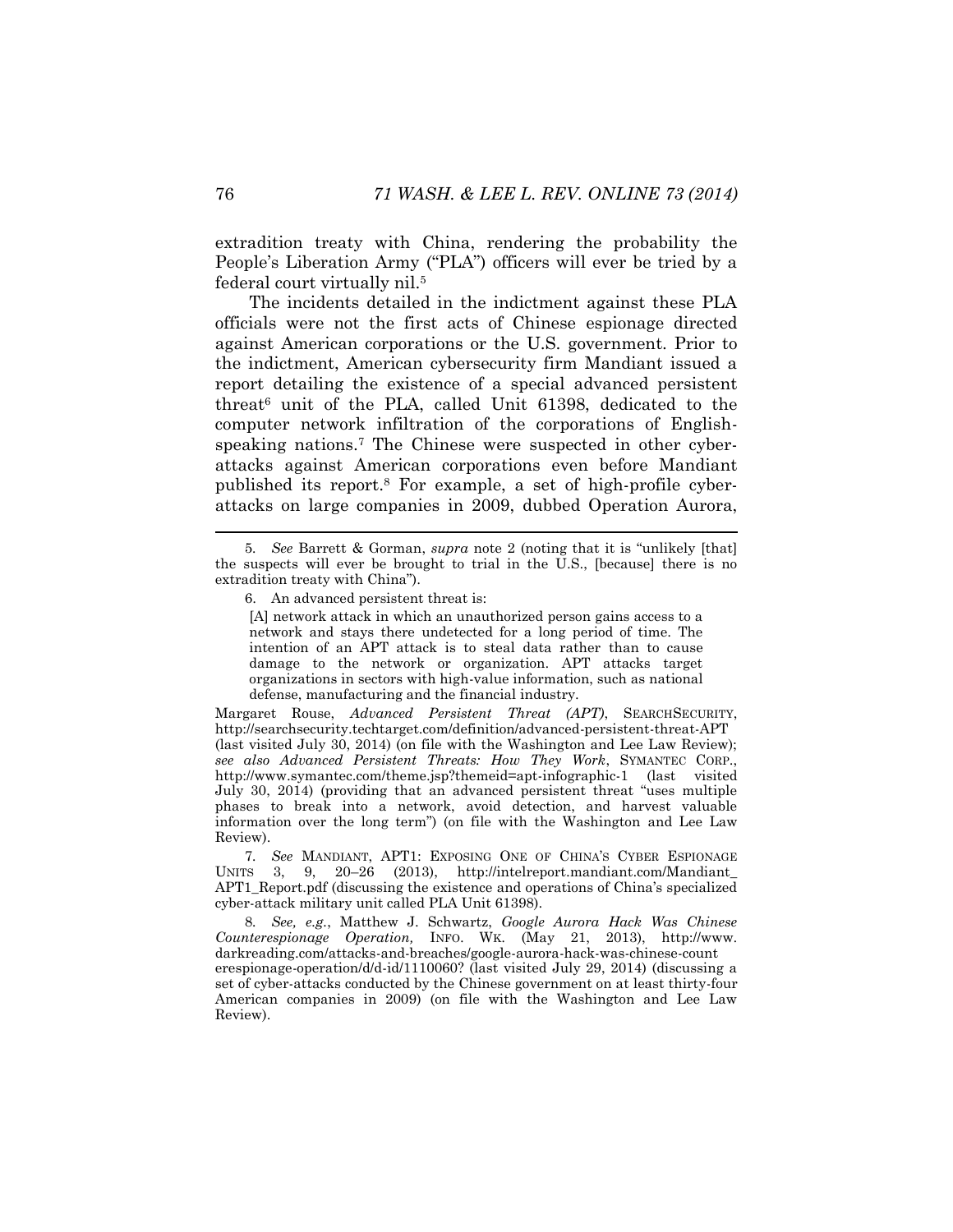included attacks on Google to obtain Google's source code for its web search engine, information from private Gmail accounts, and information on undercover Chinese operatives contained in Google's law enforcement portal.<sup>9</sup> China was also suspected of engineering the malware that led to the theft of the security algorithm of RSA security tokens,<sup>10</sup> which eventually led to the hacking of Lockheed Martin and the theft of the plans for the U.S. military's F-35 fighter jet.<sup>11</sup> Akamai Technology published its *State of the Internet* report in which it found that approximately 41% of all cyber-attacks originated from China.<sup>12</sup>

China is not the only nation working against the United States' economic, military, and diplomatic interests. The Department of Justice is likely preparing an indictment against Russians for similar activity.<sup>13</sup> On June 30, 2014, the Financial Times reported that a Russian-linked hacking group entered the

12*. See* 7 AKAMAI'S STATE OF THE INTERNET 1, 4 (2014), http://www.akamai.com/dl/akamai/akamai-soti-q114.pdf?WT.mc\_id=soti\_Q114 (providing statistics on the geographical origin of cyber-attacks by country for those countries with the highest origination traffic).

13*. See* Barrett & Gorman, *supra* note [2](#page-3-0) (noting that "alleged hackers in Russia are likely to be charged soon" and that "U.S. agencies have also been investigating incidents with possible ties to Iran and Syria").

<sup>9</sup>*. See id.* (explaining that the cyber-attack on Google stole information that "would have given attackers insight into active investigations being conducted by the FBI and other law enforcement agencies that involved undercover Chinese operatives").

<sup>10.</sup> An RSA token is either hardware or software "which is assigned to a computer user and which generates an authentication code at fixed intervals" to allow a user to join a secured network or access a secured network resource. *SecurID*, WIKIPEDIA, http://en.wikipedia.org/wiki/SecurID (last visited July 30, 2014) (on file with the Washington and Lee Law Review).

<sup>11</sup>*. See* Michael Joseph Gross, *Enter the Cyber-Dragon,* VANITY FAIR (September 2011), http://www.vanityfair.com/culture/features/2011/09/chinesehacking-201109 (last visited July 29, 2014) (discussing various Chinese cyberattacks on American companies, including those on RSA, and the United States' responses) (on file with the Washington and Lee Law Review). The stolen information included plans for the fifth-generation fighter jet F-35, which has a remarkably similar Chinese counterpart: the J-20. *See* Ami Rojkes Dombe, *Lockheed Martin's Secrets in China's New Stealth Fighter*, ISRAEL DEF. (Mar. 16, 2014), http://www.israeldefense.com/?CategoryID=472&ArticleID=2811 (last visited July 29, 2014) (discussing the cyber-attacks conducted on Lockheed Martin and the similarities between the United States' and China's latest stealth fighter jets) (on file with the Washington and Lee Law Review).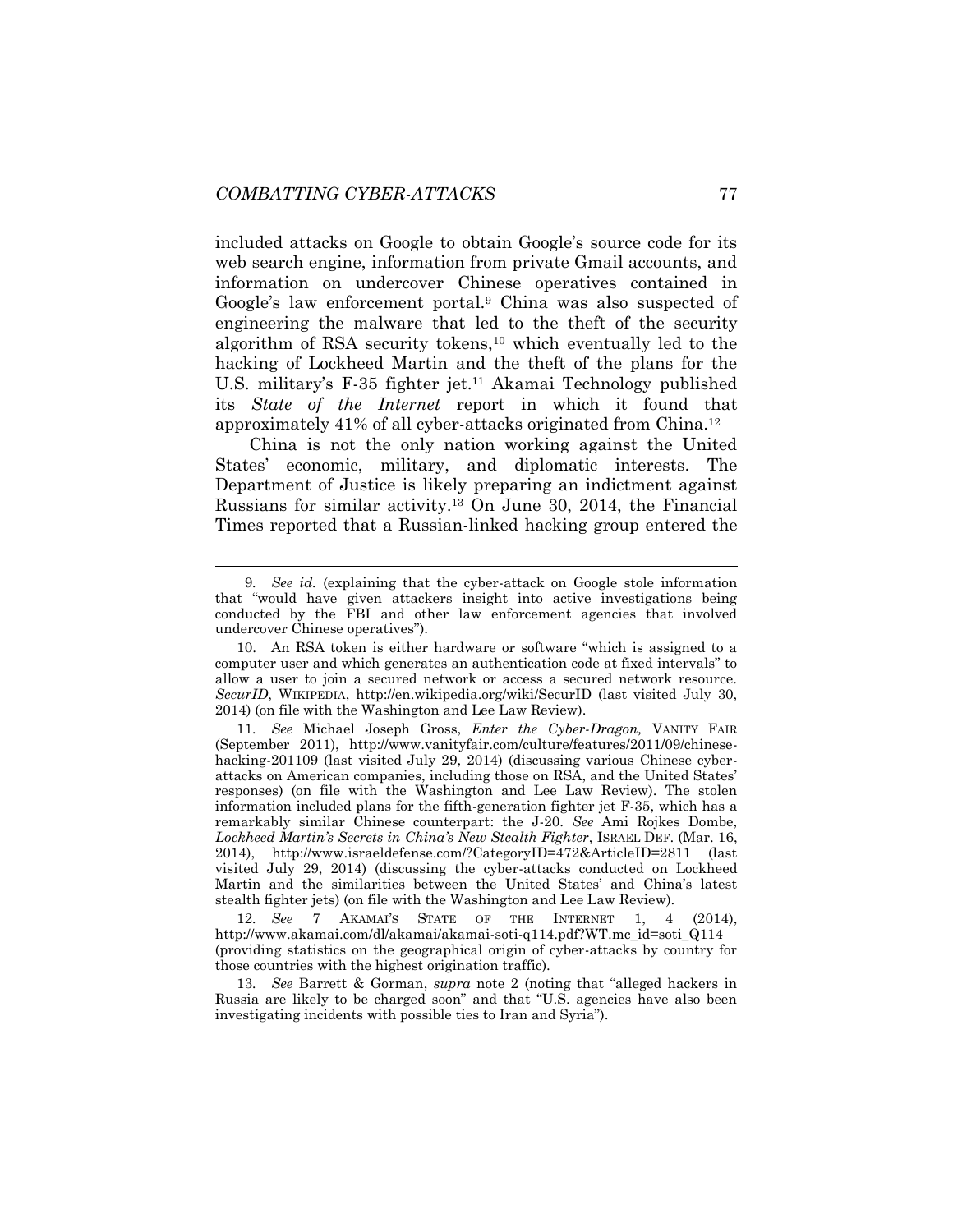"industrial control systems of hundreds of European and [American] energy companies" and infected them with malware called "Energetic Bear."<sup>14</sup> The malware "allows its operators to monitor energy consumption in real time," indicating that Energetic Bear is primarily a tool for economic espionage.<sup>15</sup> The malware could, however, be repurposed to provide remote control over infected systems or to physically cripple them.<sup>16</sup> Speculation is that the hackers were working for the Federal Agency of Government Communications and Information (FAPSI)—the Russian equivalent of the NSA—but were not agents of the Russian military.<sup>17</sup>

The Russian military has units with cyber capabilities, like PLA 61398.<sup>18</sup> While PLA 61398 has engaged primarily in economic missions, the Russian units have stayed closer to a military mission. Prior to the Russian invasion of the nation of Georgia, the Russian military conducted cyber-warfare operations aimed at the Georgian government.<sup>19</sup> The Russians have more

15*. Id.*

l

17*. See id.* (discussing "a former MI6 and military intelligence officer and founder of KCS Group['s]" opinion that the perpetrators were "working with F[APSI] . . . ; working to support mother Russia").

19*. See* John Markoff, *Before the Gunfire, Cyberattacks,* N.Y. TIMES (Aug.

<sup>14</sup>*. See* Sam Jones, *Energy Companies Hit By Cyber Attack from Russia-Linked Group,* FIN. TIMES (June 30, 2014), http://www.ft.com/cms/s/0/606b97b4- 0057-11e4-8aaf-00144feab7de.html#axzz38shTkXxk (last visited July 29, 2014) (discussing a cyber-attack on the "industrial control systems of hundreds of European and US energy companies" conducted by "a state-backed group with apparent ties to Russia") (on file with the Washington and Lee Law Review).

<sup>16</sup>*. See id.* (noting that Energetic Bear could be used to "cripple physical systems such as wind turbines, gas pipelines and power plants at will" and comparing it to "the Stuxnet compute program created by the US and Israel that succeeded in infecting and sabotaging Iran's uranium enrichment facilities").

<sup>18</sup>*. See Russia Announces Development of Cyber Military Unit*, TRIPWIRE (Feb. 4, 2014), http://www.tripwire.com/state-of-security/top-securitystories/russia-announces-development-cyberwar-military-unit/ (last visited Aug. 4, 2014) (providing that "Russian government officials . . . announced [that] they intended to create a designated military unit devoted to preventing cyber-based attacks from disrupting vital systems devoted to Russian military operations") (on file with the Washington and Lee Law Review). Russia's newest cyber unit appears to be defensive in nature, however. *See id.* (noting that the Russian cyber unit "is intended to defend Russian armed forces' critical infrastructure from computer attacks" (internal quotation marks omitted)).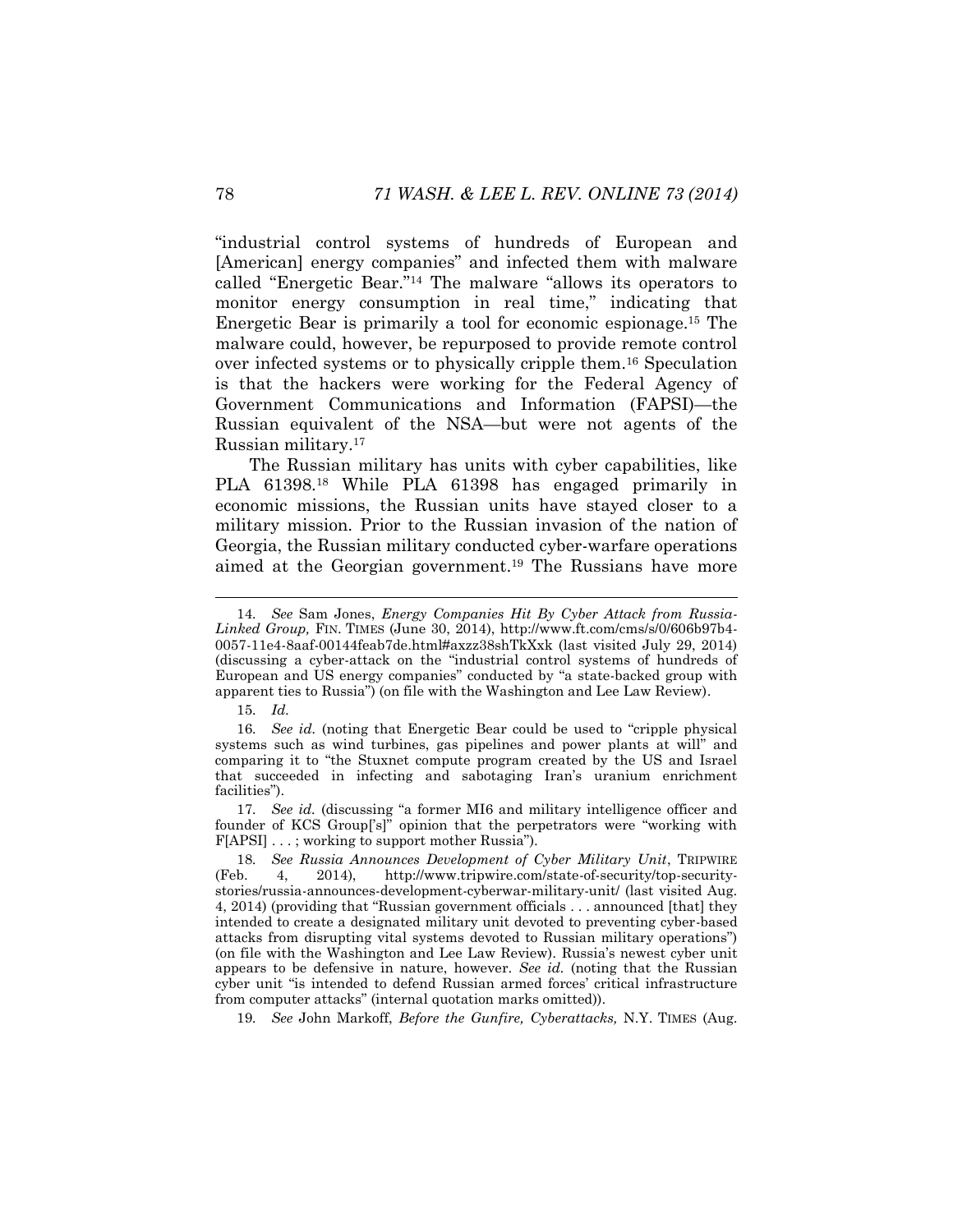recently complemented military action with cyber-attacks in activities connected to the Crimean secession from Ukraine and realignment with Russia.<sup>20</sup>

Foreign cyber-attacks have jeopardized the United States' iron grip on its standing as the world's foremost economic and military power. Token gestures, like the empty indictments of foreign nationals who will likely never have to account for their actions, underscore the impotence of the United States' reaction to Chinese cyber-espionage and Russian cyber-enhanced adventurism. This article suggests a course of action that will enable the United States to pursue its national interest in combatting foreign cyber-attacks by effectively imposing law and order upon itself, China, and Russia. The United States should enter into negotiations with China and Russia to form a trilateral treaty (hereinafter referred to as the "Cyber Treaty") establishing the rights and responsibilities of each nation when conducting cyber operations against one another.

This Article predicts that this triangulation will benefit the United States in the cyber realm in much the same way that President Richard Nixon's opening of China forced the Soviet Union to improve relations with the United States, thereby hastening the end of the Cold War. It begins by providing a condensed background on the *raison d'état* school of international relations, an overview of Cold War triangulation between these three nations, and a brief explanation of Sino-Russian relations

<sup>12, 2008),</sup> http://www.nytimes.com/2008/08/13/technology/13cyber.html?\_r=0 (last visited Sept. 21, 2014) (discussing Russian cyber-attacks directed at Georgia prior to the Russian invasion, including distribution denial-of-service attacks that "effectively shut down Georgian servers") (on file with the Washington and Lee Law Review).

<sup>20</sup>*. See* Mark Clayton, *Massive Cyberattacks Slam Official Sites in Russia, Ukraine.* CHRISTIAN SCI. MONITOR (Mar. 18, 2014), http://www. csmonitor.com/World/Security-Watch/Cyber-Conflict-

Monitor/2014/0318/Massive-cyberattacks-slam-official-sites-in-Russia-Ukraine (last visited July 29, 2014) (describing a "back-and-forth volley of cyberattacks that began last week between Ukraine and Russia") (on file with the Washington and Lee Law Review). On the day of the Crimean referendum to secede from Ukraine, forty-two cyber-attacks hit Ukrainian government websites. *See id.* (noting that "Ukrainian government websites were hit by a wave of 42 cyberattacks during Crimea's vote to secede from Ukraine and join Russia").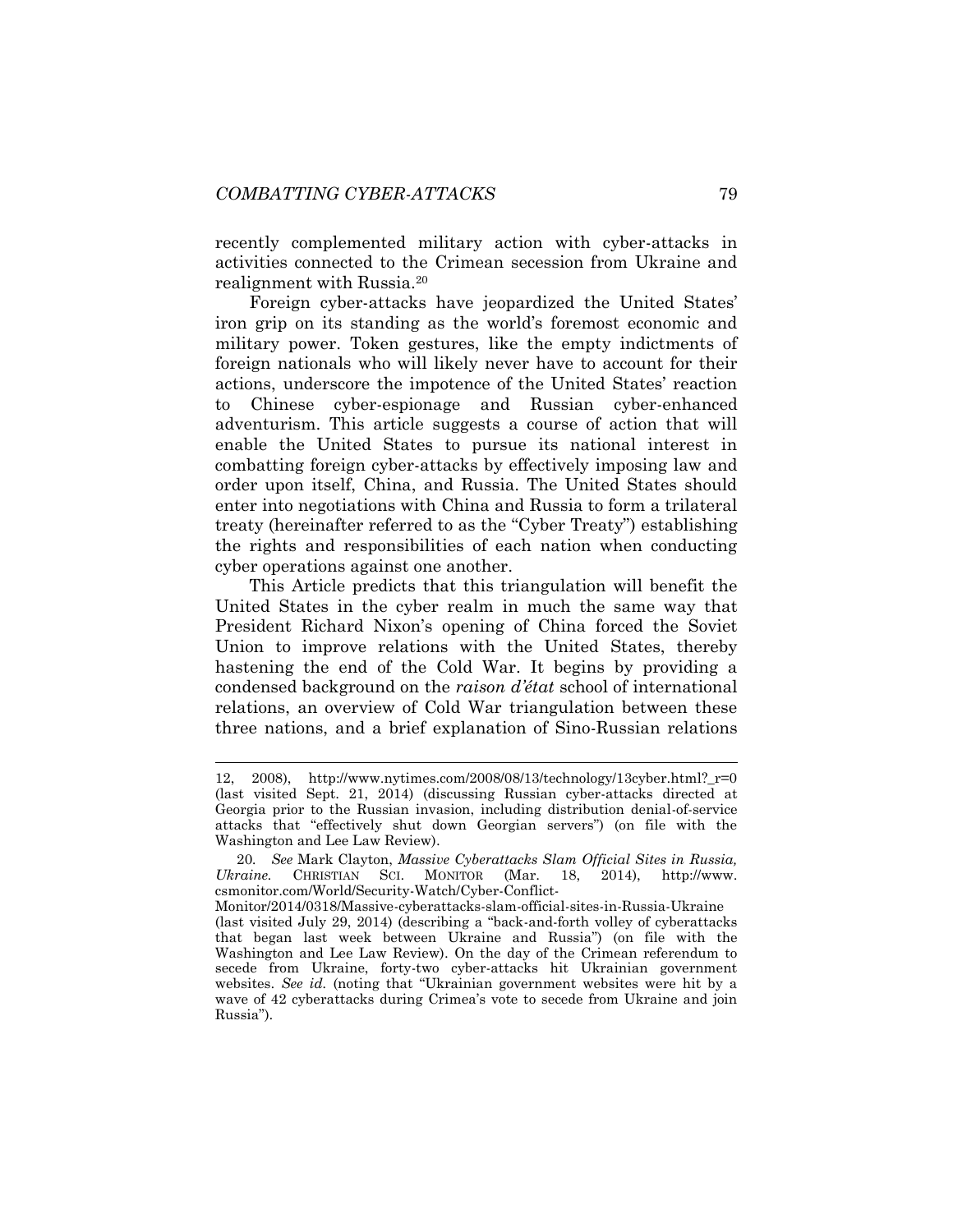to provide context for why triangulation will work in this updated cyber context. This Article then shifts focus from why triangulation will be effective to how the Cyber Treaty must look to be effective. It provides a framework that establishes a threejudge tribunal, specific extradition between the nations, and a set of substantive and procedural laws that define what can and cannot be done, by what actors, and against which targets. This Article demonstrates why the proposed Cyber Treaty is the most effective way to protect American corporate and national interests, safeguard civilian populations, and encourage governmental oversight of cyber-activities. Because historically, and today, Russia and China have much more to fear from each other than the United States,<sup>21</sup> this Cyber Treaty can pull each nation closer to the United States to effect the United States' national interest in restricting cyber-operations aimed at weakening the U.S. government and the businesses that give the United States its economic strength.

# <span id="page-8-1"></span><span id="page-8-0"></span>*II. Foreign Policy Underlying the Cyber Treaty*

# *A. The Cost of Cybercrime to the United States and Its Lack of Options to Act*

The cost of cybercrime to the United States is staggering. Cybercrime causes financial losses to businesses and reduced economic growth for the nation, which in turn results in decreased employment figures. A recent McAfee report approximated that economic losses from cybercrime "could cost as many as 200,000 American jobs."<sup>22</sup> The labor force participation rate in the United States for 2013 was 63.2%, a thirty-five year

<sup>21</sup>*. See* HENRY KISSINGER, DIPLOMACY 729 (1994) (describing President Nixon's diplomacy with China as being based on the idea that "America's bargaining position would be strongest when America was closer to *both* communist giants than either was to the other").

<sup>22.</sup> CTR. FOR STRATEGIC AND INT'L STUDIES, NET LOSSES: ESTIMATING THE GLOBAL COST OF CYBERCRIME: ECONOMIC IMPACT OF CYBERCRIME II 3 (2014) [hereinafter MCAFEE REPORT], http://www.mcafee.com/us/resources/reports/rpeconomic-impact-cybercrime2.pdf.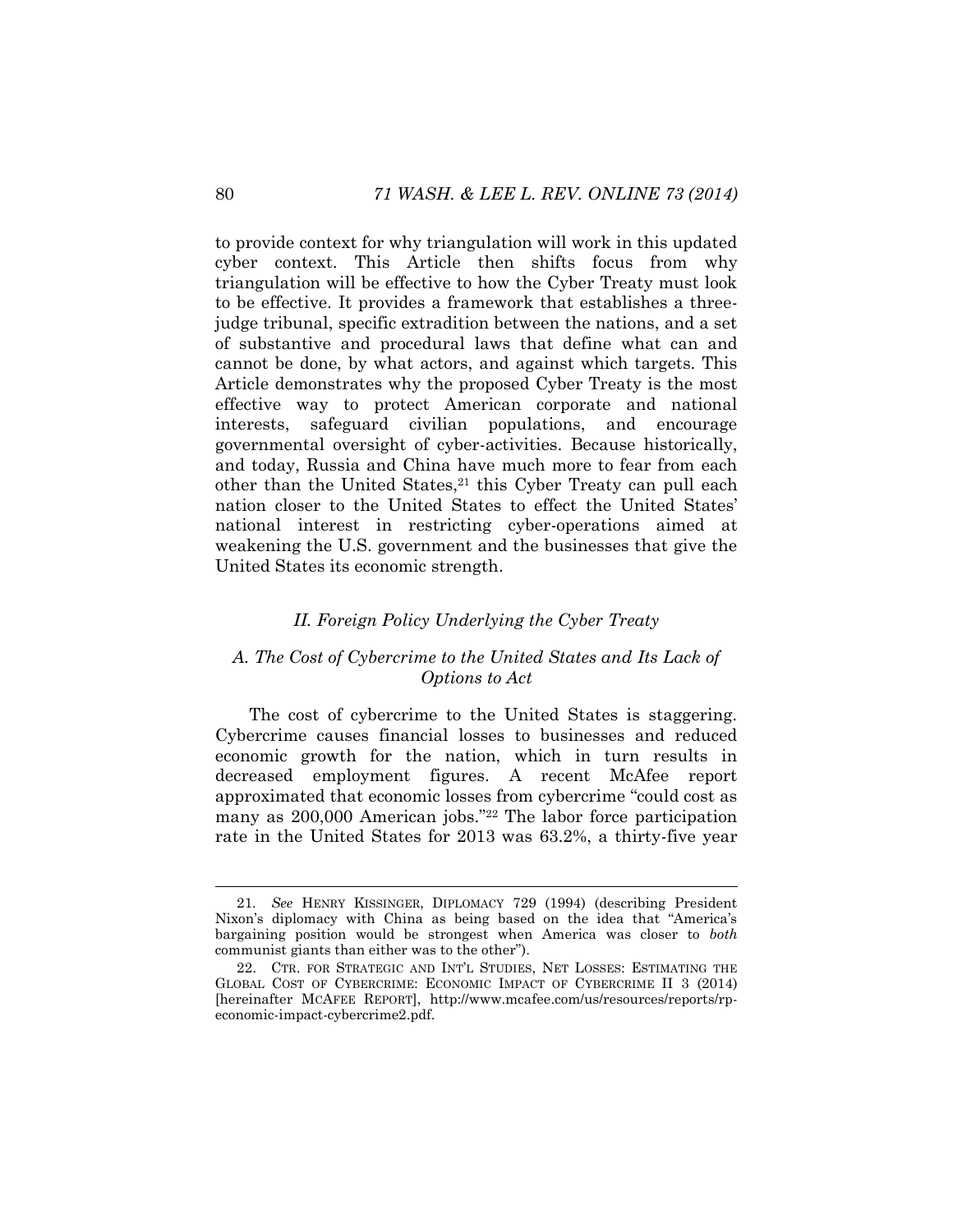low.<sup>23</sup> McAfee's estimate of job loss to cybercrime would add over a full tenth of a percentage to labor force participation. Cybercrime targets intellectual property, the research and development upon which future economic growth relies. McAfee estimates that cybercrime creates a 0.8% drag on global gross domestic product (GDP).<sup>24</sup> The U.S. Department of Commerce estimated the loss of intellectual property to American companies due to cybercrime to be a minimum of \$200 billion annually.<sup>25</sup> That figure was not translated into a percentage drag on U.S. GDP, though the loss certainly retards economic growth.

It is clearly in the best interest of the United States, American businesses, and American workers to reduce the losses caused by cybercrime and cyber-espionage. What is less clear, and certainly has not been determined, is the most effective way to bring about this reduction. The traditional manner of handling criminal activity, trial and punishment,<sup>26</sup> is not fully effective in this context because the United States does not have extradition treaties with Russia or China, and therefore cannot enforce violations of American domestic law.<sup>27</sup> If domestic laws are unenforceable, then the United States must seek recourse through international law.

The only operative cybercrime convention—the European Union Convention on Cybercrime—has been signed and ratified by the United States, even though it is a non-member of the Council of Europe. China has not signed the convention; nor has

<sup>23</sup>*. See* Ali Meyer, *Labor Force Participation in 2013 Lowest in 35 Years*, CSNNEWS.COM (March 3, 2014), http://cnsnews.com/news/article/ali-meyer/laborforce-participation-2013-lowest-35-years (last visited July 29, 2014) (noting that the "average annual labor force participation rate hit a 35-year-low of 63.2 percent in the United States in 2013, according to data from the Bureau of Labor Statistics") (on file with the Washington and Lee Law Review).

<sup>24</sup>*.* MCAFEE REPORT, *supra* note [22,](#page-8-0) at 11.

<sup>25</sup>*. See id.* at 12 (noting that the Department of Commerce report found that "IP theft (all kinds, not just cybercrime) costs US companies \$200 to \$250 billion annually").

<sup>26.</sup> For example, restitution, fines, or imprisonment.

<sup>27</sup>*. See List of United States Extradition Treaties*, WIKIPEDIA, http://en.wikipedia.org/wiki/List\_of\_United\_States\_extradition\_treaties (last visited July 29, 2014) (showing that the United States does not currently have an extradition treaty with China or Russia) (on file with the Washington and Lee Law Review).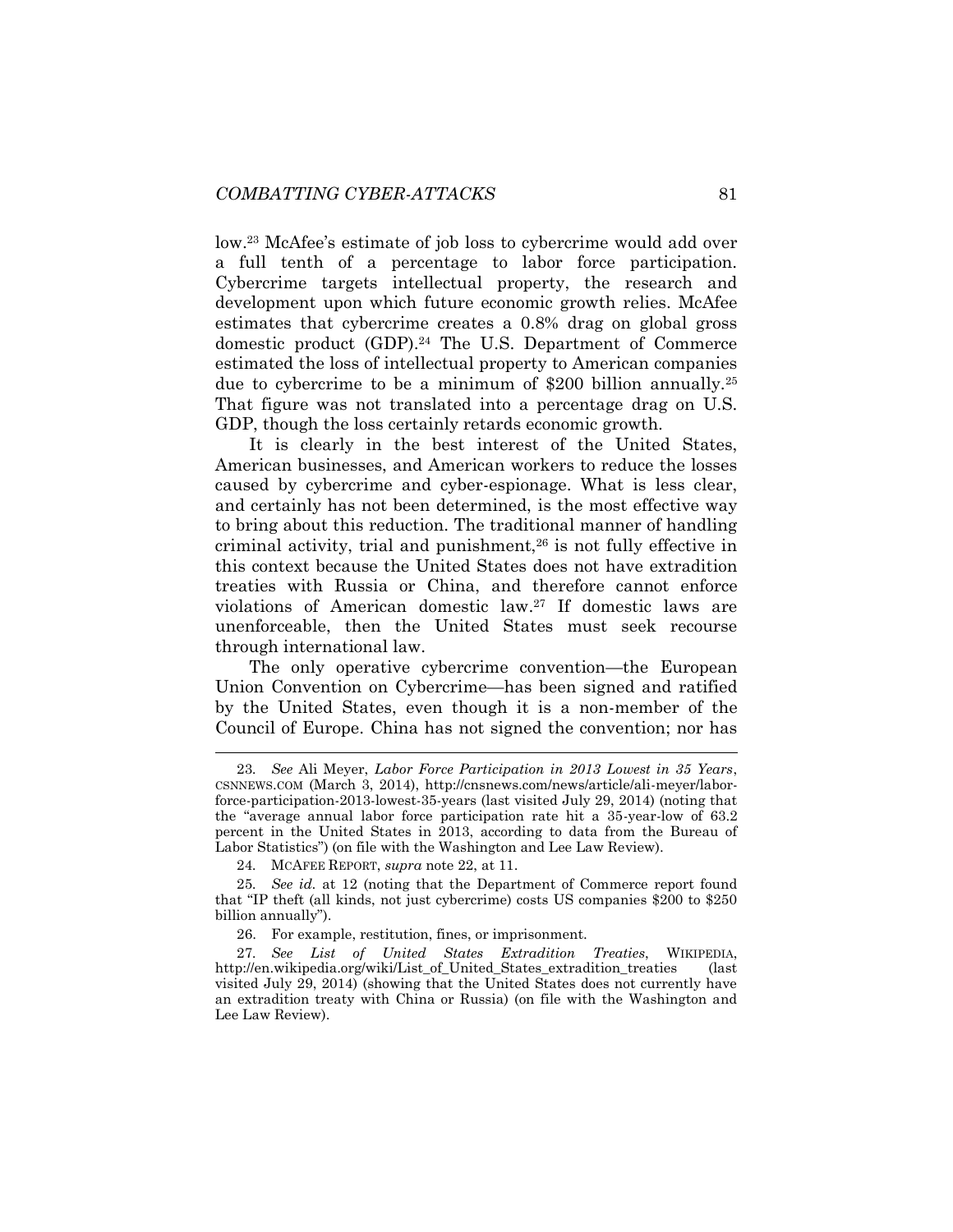Russia, despite being a member of the Council. The United States, therefore, has no recourse in domestic or international law to enforce cybercrime laws. To achieve the United States' goal of reducing cybercrime to enhance domestic economic growth, this lack of recourse must be remedied through precise diplomatic means.

## *1. Historic and Current Bilateral Diplomatic Failures Involving China and Russia*

<span id="page-10-0"></span>In the bipolar world between the start of the Cold War and the opening of China, relations between the United States and the Soviet Union were marked by a lack of discernible progress for the United States. The Soviet sphere of influence spread into Eastern Europe with little American opposition;<sup>28</sup> a diplomatic stalemate for the United States at best. The Historian of the State Department described President Kennedy's foreign policy with the Soviets, which continued through President Johnson's administration, as "marred by a string of failures."<sup>29</sup> While the United States diplomatic failures with the Soviets allowed the Soviet Union to dictate terms, the United States diplomatic posture towards China was non-recognition of the government and blockage of China's joining the United Nations until 1971.<sup>30</sup>

<sup>28.</sup> The Soviets toppled a freely elected non-Communist government in Hungary, and invaded Czechoslovakia in 1968. *See generally The 1956 Hungarian Revolution: A History in Documents*, THE NAT'L SEC. ARCHIVE, http://www2.gwu.edu/~nsarchiv/NSAEBB/NSAEBB76/ (last visited Aug. 11, 2014) (discussing how the Soviet Union crushed the Hungarian Revolution of 1956) (on file with the Washington and Lee Law Review); *Soviet Invasion of Czechoslovakia, 1968*, U.S. DEP'T OF STATE OFFICE OF THE HISTORIAN, https://history.state.gov/milestones/1961-1968/soviet-invasion-czechoslavkia (last visited Aug. 11, 2014) (discussing the Soviet invasion of Czechoslovakia in 1968) (on file with the Washington and Lee Law Review).

<sup>29</sup>*. A Short History of the Dep't of State*, U.S. DEP'T OF STATE OFFICE OF THE HISTORIAN, https://history.state.gov/departmenthistory/short-history/jfkforeignpolicy (last visited July 29, 2014) (describing American foreign policy defeats to the Soviet Union over the Berlin Wall and at the Vienna Summit) (on file with the Washington and Lee Law Review).

<sup>30</sup>*. See China and the United Nations*, WIKIPEDIA, http://en.wikipedia.org/wiki/China\_and\_the\_United\_Nations (last visited July 29, 2014) (discussing the history of China's admittance to the U.N. Security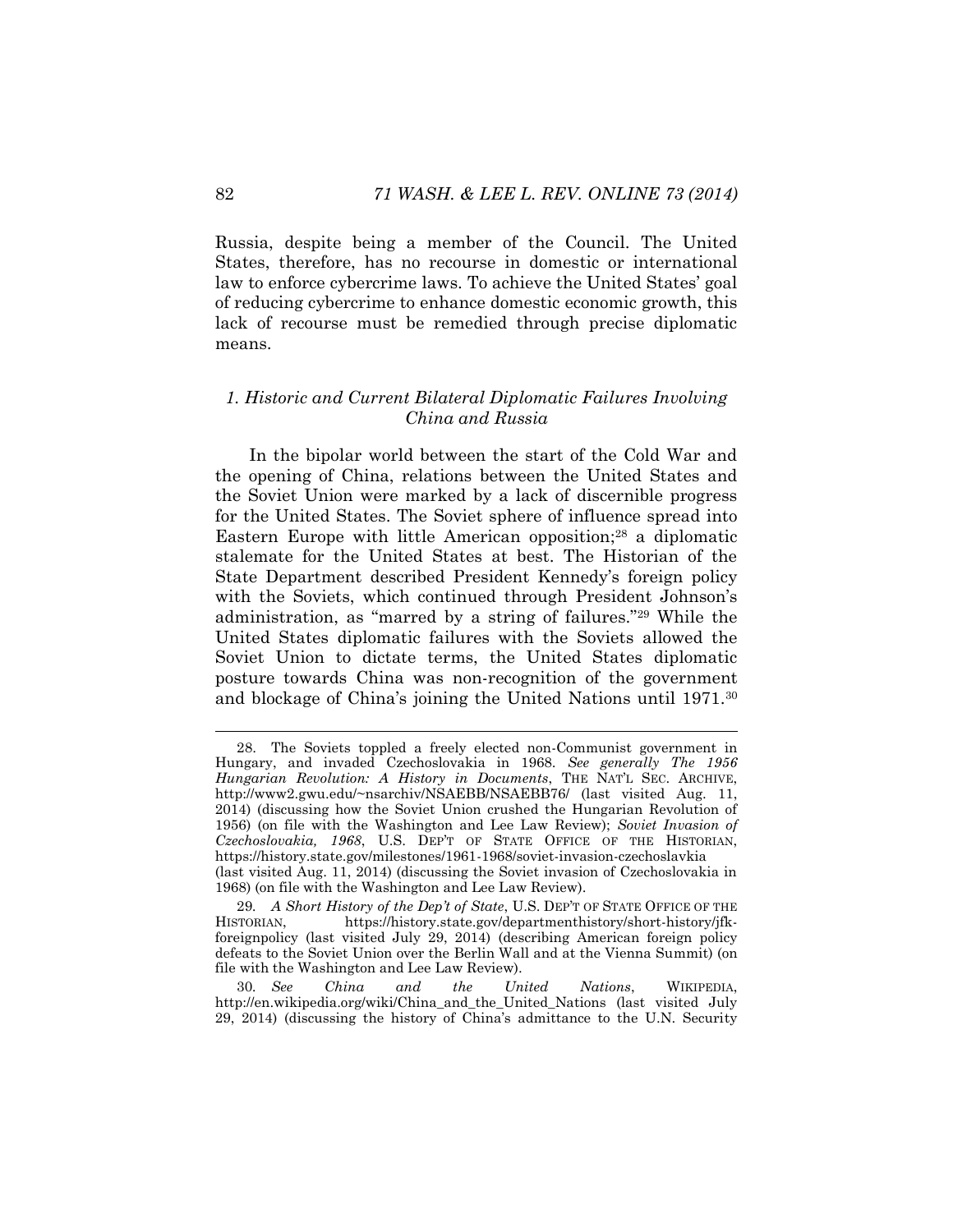Both nations, individually, were enemies of the United States. The United States' performance with these two nations in bilateral negotiations has not fared better in the last forty years. The next section addresses very recent diplomatic American diplomatic failures.

# *a. Bilateral Failures with China: Failing to Understand China's Pursuit of Its National Self-Interest.*

The United States has repeatedly sought cooperation directly from China on the issue of cybercrime, but each bilateral meeting has failed to produce any accords between the two nations.<sup>31</sup> In June 2013, President Obama stated to Chinese President Xi Jinping that "he want[ed] a world where all countries play by the same rules on cybersecurity."<sup>32</sup> However, the fledgling cooperation between China and the United States on cybercrime has since ground to a halt.<sup>33</sup>

Bilateral negotiation with China has not produced any meaningful progress for the United States.<sup>34</sup> This lack of progress

l

33*. See* Alina Selyukh & Doina Chiacu, *China Cyber Crime Cooperation Stalls After U.S. Hacking Charges*, REUTERS (June 26, 2014), http://www.reuters.com/article/2014/06/26/us-usa-cybersecurity-china-idUSKB N0F12OJ20140626 (last visited Aug. 5, 2014) (discussing how "cooperation has stopped" on combating cybercrime after the United States indicted Chinese officials for cyber-attacks) (on file with the Washington and Lee Law Review).

34. On the cybercrime issue and others. A promising bilateral investment treaty from the 2013 talks was said to be "facing big difficulties." *See* Kevin Yao & Nick Macfie, *China Says Investment Talks with U.S. Facing Difficulties*, REUTERS (July 10, 2014), http://www.reuters.com/article/2014/07/10/us-chinausa-talks-idUSKBN0FF17620140710 (last visited July 29, 2014) (providing that

Council) (on file with the Washington and Lee Law Review).

<sup>31</sup>*. See* Bradley Klapper & Louise Watt, *U.S., China Talk Cyber Hacking Amid New Allegations,* HUFFINGTON POST (July 10, 2014), http://www.huffingtonpost.com/2014/07/10/us-china-

cyberhacking\_n\_5574260.html (last visited Aug. 5, 2014) (discussing the "Strategic and Economic Dialogue" between the United States and China, in which the countries discussed cybercrime, but failed to come to a specific agreement on the issue) (on file with the Washington and Lee Law Review).

<sup>32.</sup> Rory Carroll, *Barack Obama and Xi Jinping Meet as Cyber-Scandals Swirl,* THE GUARDIAN (June 8, 2013), http://www.theguardian.com/world/ 2013/jun/08/obama-xi-jinping-meet-cyberscandals (last visited July 29, 2014) (on file with the Washington and Lee Law Review).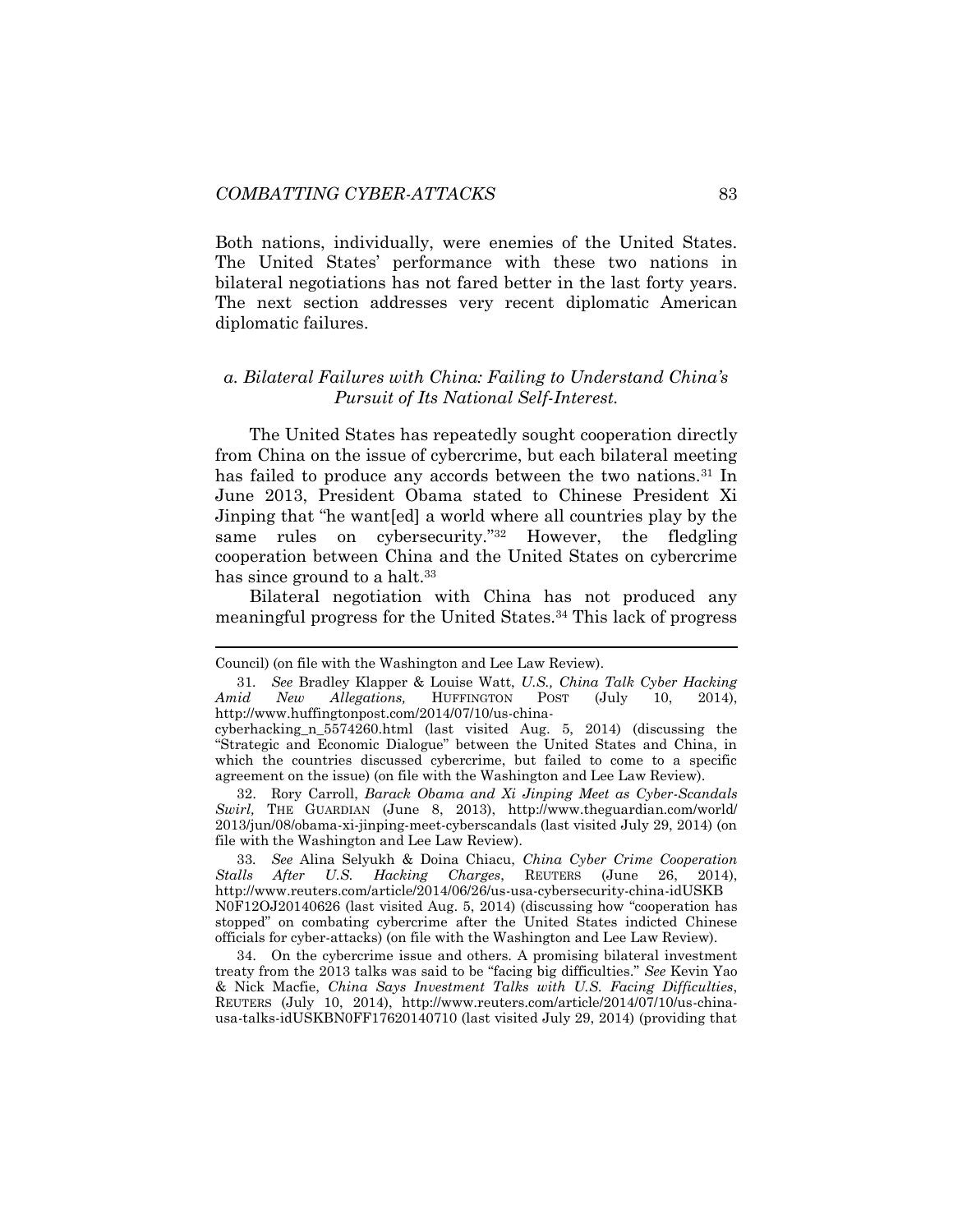is due to the President's misunderstanding of Chinese foreign policy, as evidenced by his calling for a single set of rules followed by all nations. Chinese foreign policy reserves "deep skepticism . . . about the liberal premises and basic concept of global governance, seeing it as the latest 'trap' laid by the West (primarily the United States) to 'bleed' China by getting it involved in crises and places where it does not have a direct national interest."<sup>35</sup> To succeed in negotiations with China, the United States must avoid global, collective goals, and speak in terms of national interest; and China has a strong national interest in continuing its cybercrime spree against the United States.

# <span id="page-12-0"></span>*b. Bilateral Failures with Russia: Failing to Understand Russia's Pursuit of Its National Self-Interest*

The United States is in even worse diplomatic straits with Russia. The United States has imposed sanctions against Russian businessmen in response to Russian action in the Ukraine.<sup>36</sup> Those sanctions have not been fully effective, as European sanctions have not dovetailed with the American sanctions, allowing a Russian end-run around the United States' sanctions.<sup>37</sup> Moreover, the United States has actually increased

<sup>&</sup>quot;[n]egotiations between China and the United States on a bilateral investment treaty [were] facing big difficulties") (on file with the Washington and Lee Law Review).

<sup>35.</sup> David Shambaugh, *The Illusion of Chinese Power,* THE NAT'L INTEREST (June 25, 2014), http://nationalinterest.org/feature/the-illusion-chinese-power-10739?page=show (last visited July 29, 2014) (on file with the Washington and Lee Law Review).

<sup>36</sup>*. See* Julie Pace, *U.S. Preparing Unilateral Sanctions on Russia*, ASSOCIATED PRESS (July 16, 2014), http://news.yahoo.com/us-preparingunilateral-sanctions-russia-193329225--politics.html (last visited July 29, 2014) (discussing the United States' imposition of economic sanctions against Russia in response to "its threatening moves in Ukraine") (on file with the Washington and Lee Law Review).

<sup>37</sup>*. See* Carol Matlack, *Russia Sanctions Lose Their Bite As U.S. and Europe Pull in Different Directions*, BLOOMBERG BUS. (July 2, 2014), http://www.businessweek.com/articles/2014-07-02/russia-sanctions-lose-theirbite-as-u-dot-s-dot-and-europe-pull-in-different-directions (last visited Aug. 5,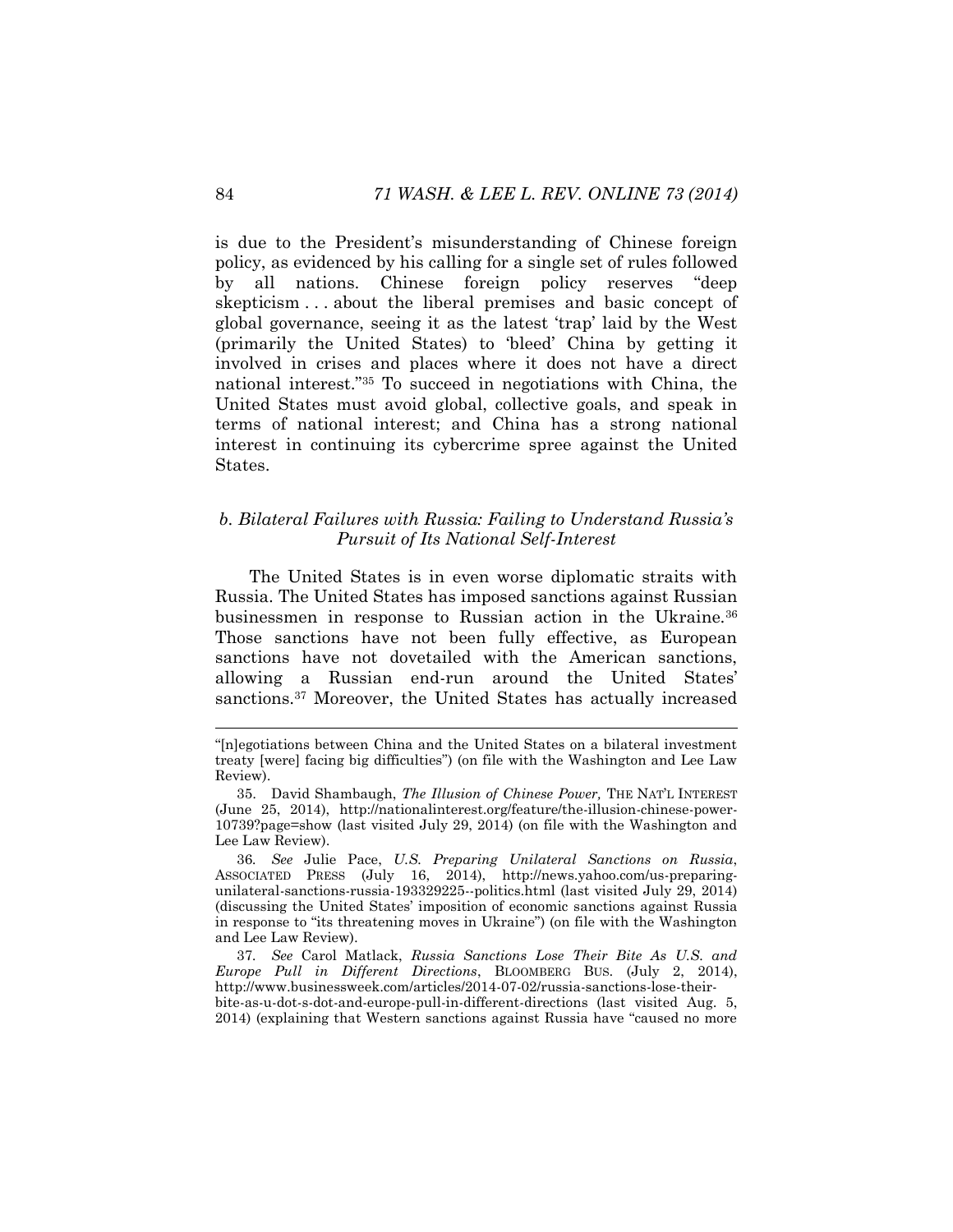trade with Russia since the sanctions were imposed.<sup>38</sup> Despite these ineffective sanctions—the diplomatic equivalent of an indictment that will go forever unserved—Russia's Deputy Foreign Minister, Sergei Ryabkov, stated that "the United States had wrapped up all tried and effective forms of cooperation and dialogue with Russia."<sup>39</sup> He compared current United States policy to the containment principle at the outset of the Cold War, and then taunted that: "These are methods of the past, the very old past. If they are using these methods[,] their foreign policy arsenal must . . . not [be] very rich."<sup>40</sup> Minister Ryabkov ultimately threatened that Russia would deploy a new weapon as retaliation for the sanctions.<sup>41</sup>

But, within Minister Ryabkov's taunts lies the United States' route toward successfully reducing adversarial cyber-activities. He stated: "In essence, they (the United States) reject the very possibility of us having any national interests. They reject the possibility of a model of values that is different from the one used by the [United States] and other Western countries."<sup>42</sup> If the United States is to make an effective effort against foreign cyberattacks, it must pivot toward a foreign policy based on pursuing its national interest and allow Russia and China to pursue their national interests as well.

than moderate inconvenience to their targets" because sanctions "imposed by the U.S. and its European allies have been out of sync") (on file with the Washington and Lee Law Review).

<sup>38</sup>*. See* Kenneth Rapoza, *U.S. Exports to Russia Rise Despite Tensions, Minor Sanctions*, FORBES (July 4, 2014), http://www.forbes.com/ sites/kenrapoza/2014/07/04/u-s-exports-to-russia-rise-despite-tensions-minorsanctions/ (last visited Aug. 5, 2014) (noting that the United States "exported more good[s] and services to Russia" in May 2014 than any other month of 2014 despite sanctions "targeted towards a handful of Russian oligarchs") (on file with the Washington and Lee Law Review).

<sup>39</sup>*. US Sanctions Are New Type of Offensive Weapon—Russia's Deputy FM*, RT (July 4, 2014), http://rt.com/politics/170424-us-sanctions-weapon-russia/ (last visited July 29, 2014) (on file with the Washington and Lee Law Review).

<sup>40</sup>*. Id.*

<sup>41</sup>*. See id.* (explaining that Rayabkov "warned that Russia was preparing a response" to the United States' sanctions, noting that "[t]here must be a defensive weapon for every offensive weapon" and that Russia is "working on it now").

<sup>42</sup>*. Id.*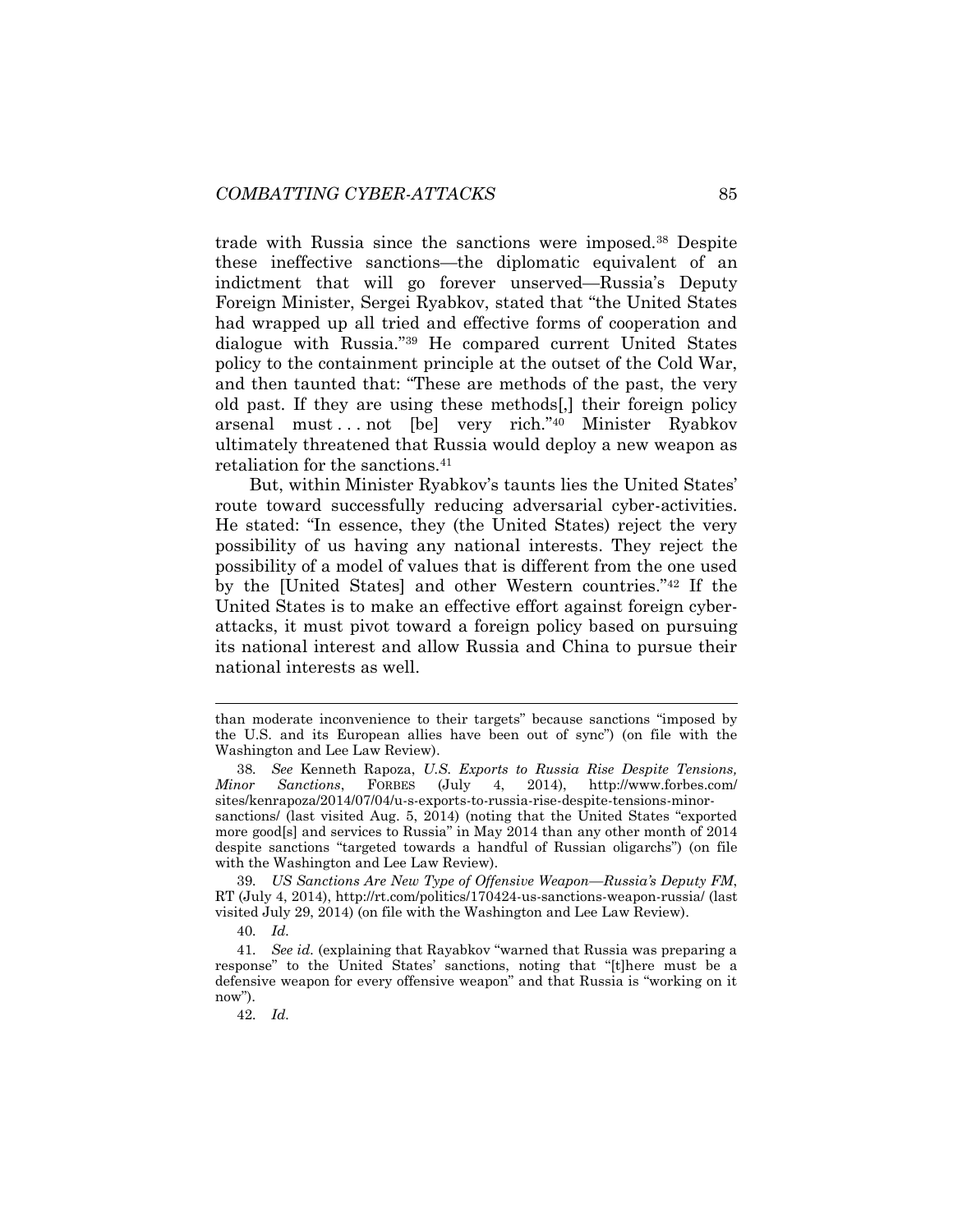Minister Ryabkov's allusion to containment policy ("the very old past") begs comparison to a more recent and successful foreign policy strategy: that of triangulation. In the past, triangulation allowed the United States, the Soviet Union, and China to pursue their own national interests. This strategy ultimately hastened the collapse of the Soviet Union, and has the potential to assist the United States in challenging Chinese cyber-attacks.

# *2. Triangulation Between the United States, China, and Russia Provides the United States with the Greatest Number of Options and Highest Probability of Success*

The concept of Cold War triangulation was first mentioned in the 1968 Republican presidential nomination contest. Governor Nelson Rockefeller had suggested that by forming "a subtle triangle of relations between [the United States, the Soviet Union, and China, the United States would] improve the possibilities of accommodations with each as [the United States] increas[ed its] options toward both."<sup>43</sup> Improving relations with China to achieve American interests adverse to the Soviet Union ultimately worked, hastening the collapse of the Soviet Union to end the Cold War. In a subtle reversal of influence, today the use of triangulation with Russia could exert influence upon China to modify its behavior and cool down the cyber-war.

# *a. How Triangulation Ended the Cold War*

Prior to the exploration of diplomatic relations with China, the Soviet sphere of influence had expanded deep into Eastern Europe.<sup>44</sup> The United States' policy of containment, which effectively tried to stop Soviet expansion while awaiting the

<sup>43</sup>*.* KISSINGER, *supra* note [21,](#page-8-1) at 721.

<sup>44.</sup> The Soviets installed a Communist government in Hungary despite free election results that went against the Communists, and smashed the Czechoslovak uprising. *See generally The 1956 Hungarian Revolution: A History in Documents*, *supra* note [28](#page-10-0) (discussing Soviet military intervention after the Hungarian Revolution of 1956).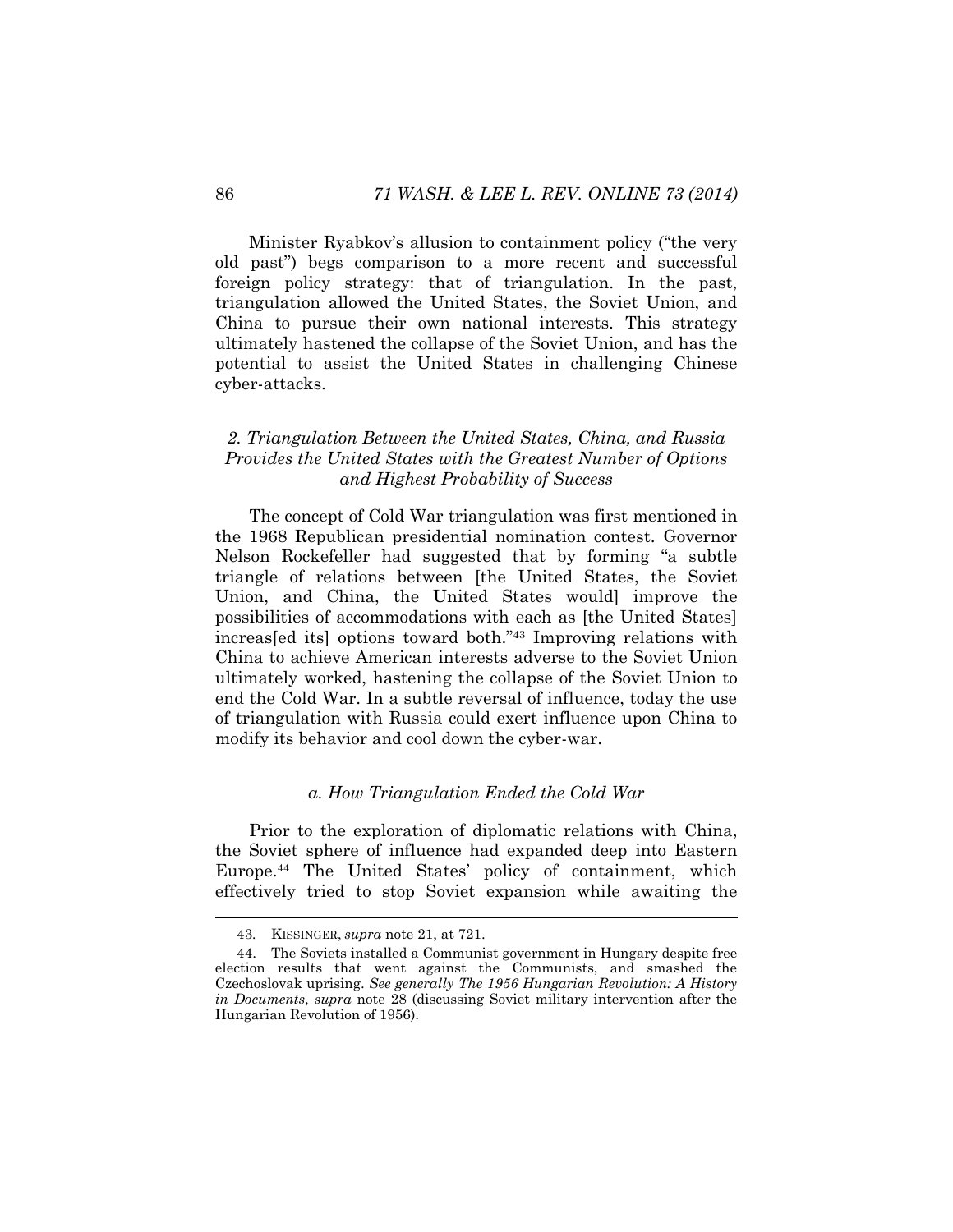internal collapse of the Soviet Union, at best produced a geopolitical stalemate between the two nations.<sup>45</sup> President Nixon's administration sought to reverse this course.

As Soviet influence spread west across Europe, the Soviet Union's relationship with China began to deteriorate. In 1962, Chinese immigrants began moving into the Soviet Union.<sup>46</sup> In 1964, Chairman Mao Zedong stated, amidst the rising tensions, "that Tsarist Russia had stripped China of vast territories in Siberia."<sup>47</sup> In 1969, small-scale combat erupted between the two nations, with both sides suffering casualties.<sup>48</sup> The Soviets had inadvertently opened a second front in the Cold War.

<span id="page-15-0"></span>The United States sensed an opportunity to weaken the Soviet Union by supporting China.<sup>49</sup> The United States made unilateral advances toward China to signal to its erstwhile enemy that the United States would support its government. These minor gestures, such as allowing for small exports of goods,  $50$ opened the door to cooperation on major issues.<sup>51</sup>

47*. Id*.

48*. See id.* (discussing how Chinese troops "ambushed Soviet border guards on Zhenbao Island" on March 2, 1969).

49*. See* KISSINGER, *supra* note [21,](#page-8-1) at 722–23 (explaining that the United States aligned with China because it feared that the "application of the Brezhnev Doctrine to China would mean that Moscow would try to make the government in Beijing as submissive as Czechoslovakia's had been obliged to become").

50*. See id.* at 723 (noting that the "prohibition against Americans' traveling to [China] was eliminated," that "Americans were allowed to bring \$100 worth of Chinese-made goods into the United States," and that "limited American grain shipments were permitted to China").

51*. See id.* (explaining that the United States' minor gestures toward China, "though insignificant in themselves, were designed to convey America's new approach").

<sup>45</sup>*. See* KISSINGER, *supra* note [21,](#page-8-1) at 482–90 (explaining that the application of containment theory in the Korean War resulted in a calculated stalemate because the United States miscalculated Soviet and Chinese power and resolve to support communist rule in Korea).

<sup>46</sup>*. See Sino-Soviet Border Conflict*, WIKIPEDIA, http://en.wikipedia.org/ wiki/Sino-Soviet border conflict (last visited July 29, 2014) (discussing how the Sino-Soviet border conflict began when ethnic Uyghur refugees crossed into Soviet territory and China accused the Soviets of subverting the Uyghur population) (on file with the Washington and Lee Law Review).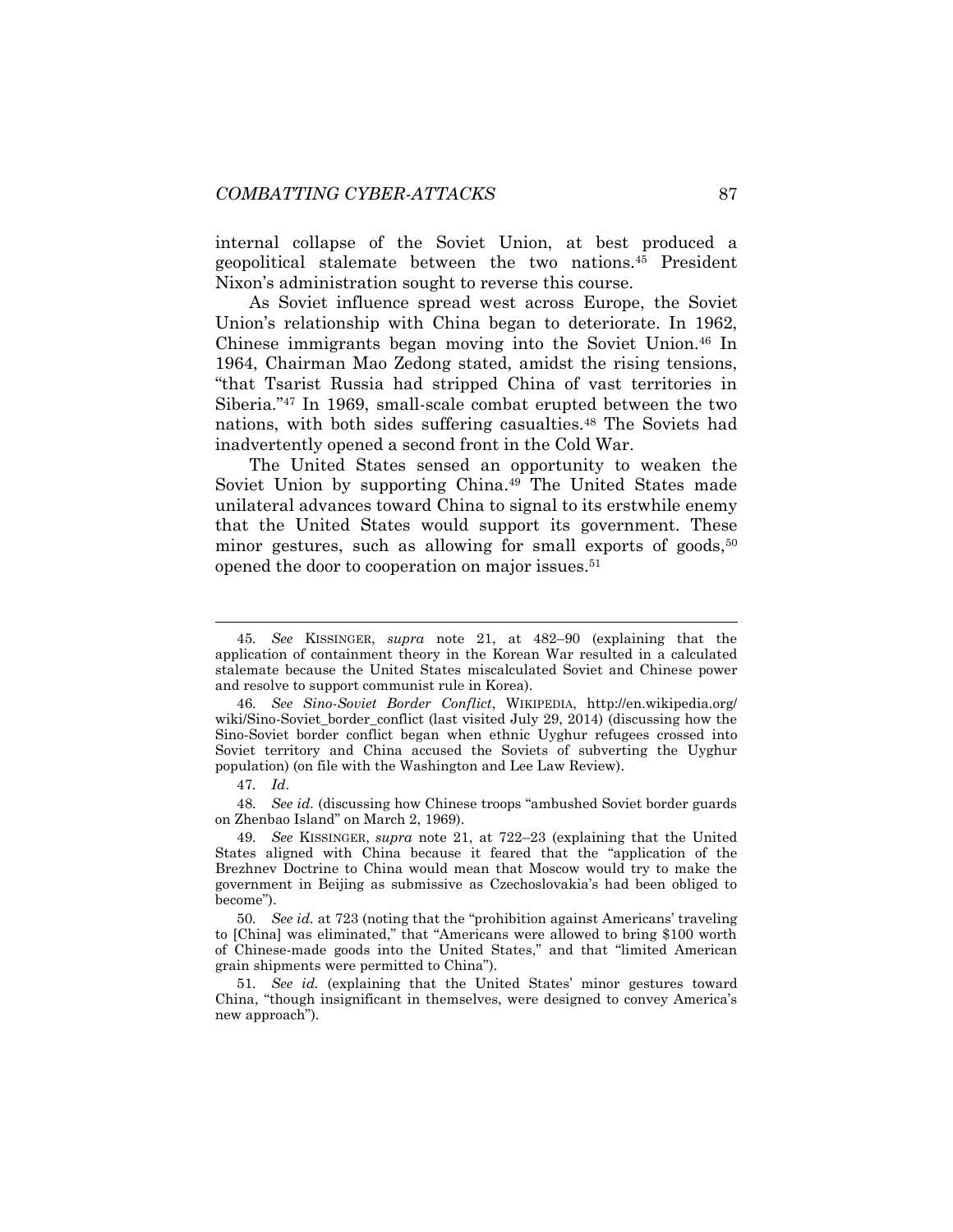The United States believed that triangulation would be effective because so long as the Soviet Union and China had more to fear from each other than from the United States, both nations would seek to grow closer to the United States to gain an advantage over the other.<sup>52</sup> To put it more constructively, both nations calculated that they either needed the United States' goodwill or feared that the United States would move toward its adversary, thereby providing an incentive to improve relations with the United States.<sup>53</sup> The Soviets acted on this incentive, leading to the eventual reforms sought by Mikhail Gorbachev and the ultimate collapse of the Soviet Union. Though the relative strength of China and Russia have since reversed, the United States remains the strongest party, and both nations are better off working with the United States than against it, which sets the stage for the Cyber Treaty.

#### *b. Why Triangulation Can Work to End the Cyber-War*

To negotiate a cyber treaty, each of the three nations must be convinced that the treaty is in its best national interest. This next section explores how each nation could benefit from entering into the Cyber Treaty.

#### *(1) Issues Between Russia and China*

Triangulation worked for the Nixon administration because China and Russia were heading toward a border war, and moving closer to the United States could provide a strategic advantage for each. The current context is a bit different for the United

<sup>52</sup>*. See id.* at 730 (explaining that triangulation succeeded because it created an incentive for the Soviet Union "to moderate existing crises and to avoid stirring up new ones while faced with resistance" from NATO and China, and China needed the United States' "goodwill in setting limits to Soviet adventurism").

<sup>53</sup>*. See id.* at 725 (noting that the "ostentatious renunciation of collusion with either of the communist giants served as an invitation to each to improve relations with Washington, and as a warning to each of the consequences of continued hostility").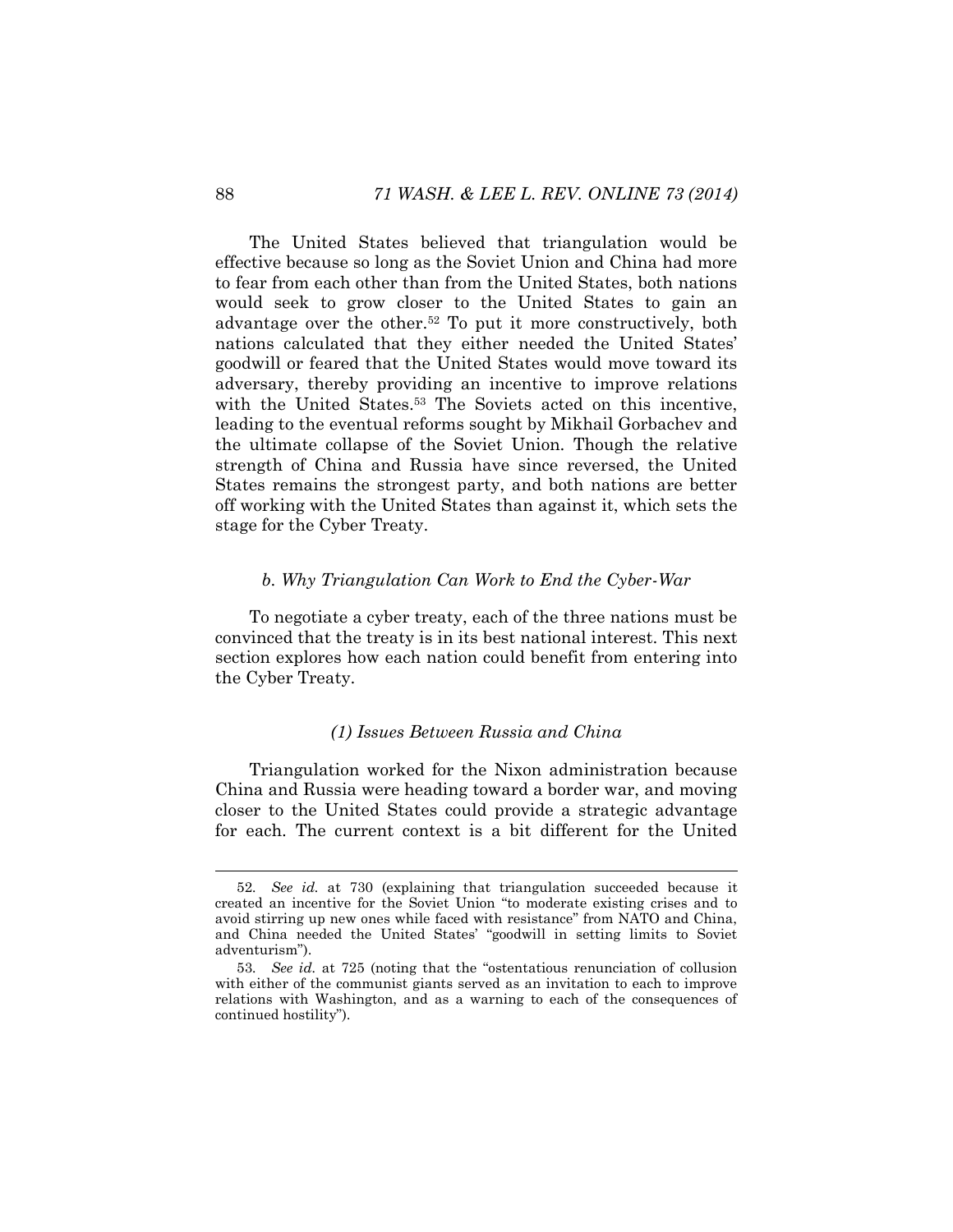<span id="page-17-1"></span>States, as a Western-led push against Russia has in turn pushed Russia, which is economically heavily dependent upon energy exports,<sup>54</sup> into a thirty-year energy deal with China worth approximately \$400 billion.<sup>55</sup> This deal secured China's long-term energy needs to fuel future economic growth and further increases China's influence over the Russian economy.<sup>56</sup> Though at first blush this deal appears to undo the basis for successful triangulation, further analysis shows that this is a positive factor for the United States as it appears that the balance of power between Russia and China is tilting continuously toward China.<sup>57</sup>

<span id="page-17-0"></span>Russia and China have a long history of geopolitical tension. The Border Conflict of 1969 is replaying itself today. In June 2010, China leased 426,600 hectares of Russian land to Chinese farmers.<sup>58</sup> Russians have called Chinese immigration the "Chinese conquest of Siberia,"<sup>59</sup> while China has historically claimed Siberia as its own.<sup>60</sup> Siberia is rich in natural resources, such as copper and zinc. One scholar projects the Chinese

56*. See id.* (explaining that the deal "secured essential natural gas supplies to fuel future Chinese economic growth and further increase[d] Beijing's influence on the Russian economy").

57*. See id.* (stating the details of the deal and illustrating the weakening Russian economic position and the shift of the balance of power toward China).

58. Richard Rousseau, *Will China Colonize and Incorporate Siberia?*, HARV. INT'L REV. (July 09, 2012), http://hir.harvard.edu/archives/2949 (last visited Aug. 14, 2014) (on file with the Washington and Lee Law Review).

<sup>54</sup>*. See Russia GDP Growth Rate*, TRADING ECONOMICS, http://www.tradingeconomics.com/russia/gdp-growth (last visited Aug. 11, 2014) ("[The energy sector] contributes 20 [to] 25 percent of GDP, 65 percent of total exports and 30 percent of government budget revenue.") (on file with the Washington and Lee Law Review).

<sup>55</sup>*. See* Remi Piet, *Russia-China Energy Deal: Geopolitical Tectonic Shift: Can an Emerging China-Russia Axis Challenge US Hegemony?*, AL JAZEERA (June 17, 2014), http://www.aljazeera.com/indepth/opinion/2014/06/russia-chinaenergy-alliance-ge-201461765254926525.html (last visited July 29, 2014) (noting that Russia and China "agreed on an unprecedented 30-year energy agreement . . . firmly strengthen[ing] the strategic Russian-Chinese cooperation ties and guarantee[ing] a much needed source of income for an ailing Russian economy") (on file with the Washington and Lee Law Review).

<sup>59</sup>*. Id.*

<sup>60</sup>*. See supra* note [47](#page-15-0) and accompanying text (discussing the Sino-Russian border dispute over Siberia, which involved isolated military action in 1969).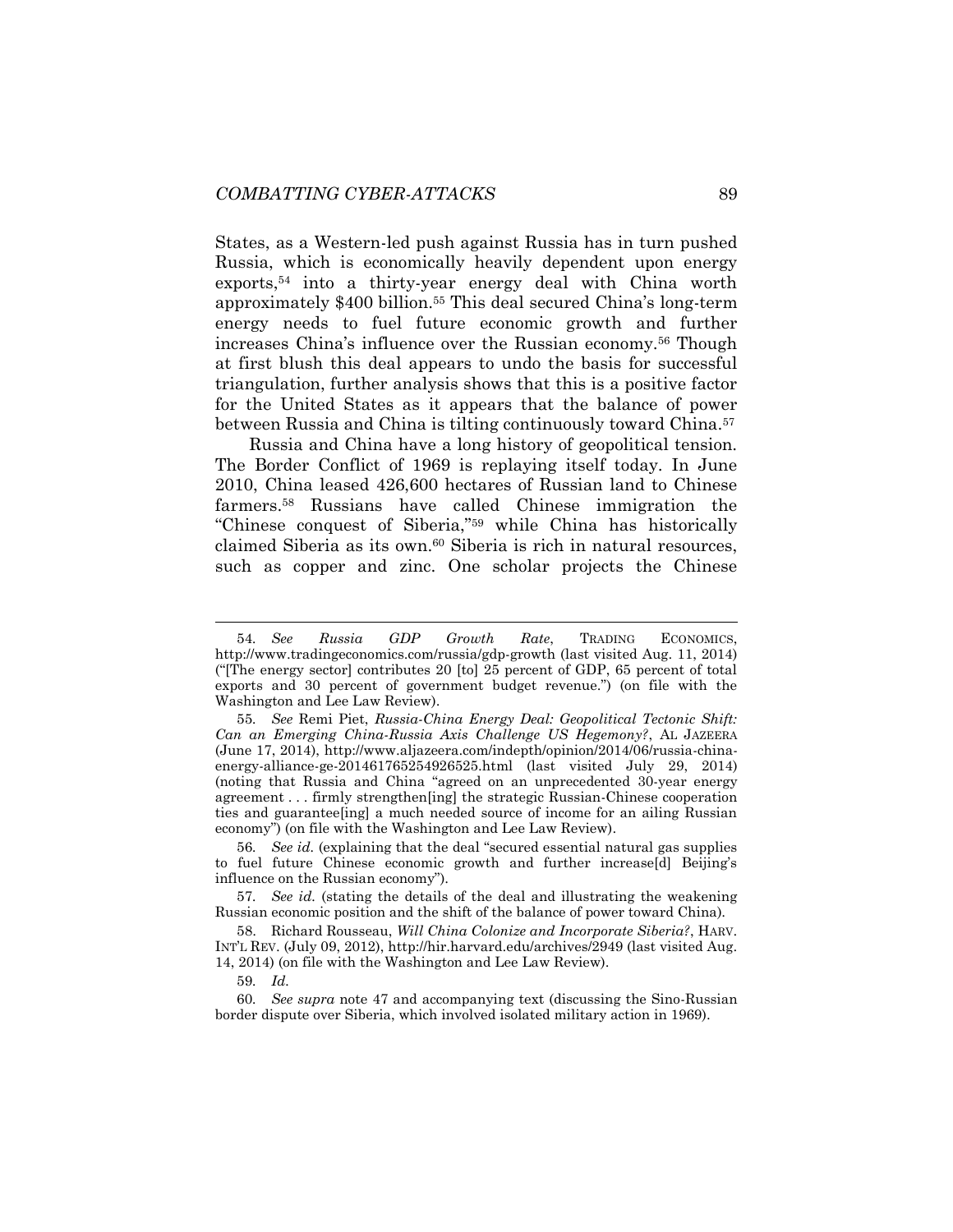encroachment into Siberia could push Russia into the arms of the  $West.<sup>61</sup>$ 

<span id="page-18-0"></span>There is a cyber connection to this analysis. While the Russian economy has struggled, $62$  the Chinese economy grows.  $63$ Part of the engine driving Chinese economic growth is the theft of American intellectual property. While the United States spends 2.9% of its GDP on research and development, China only spends 1.7%.<sup>64</sup> It stands to reason that some of the disparity is due to China's theft of American research and development, obviating the need for greater investment. Thus, as China steals American intellectual property, China's growth rate remains high, at the expense of the Russian balance of power with China. This puts Russia into a position where limiting China's growth rate, particularly the rate driven by stolen intellectual property, benefits Russia's national interest as well as the United States' national interest.<sup>65</sup>

# *(2) Why Should China Cooperate with the United States on Cyber-Attacks?*

63*. See China vs. Russia—Economy Comparison*, *supra* note [62](#page-18-0) (providing that the Chinese economy grew at an approximate rate of 7.8% in 2012).

<sup>61</sup>*.* Rousseau, *supra* note [58.](#page-17-0)

<sup>62</sup>*. See China vs. Russia—Economy Comparison*, INDEXMUNDI, http://www.indexmundi.com/factbook/compare/china.russia/economy (last visited July 29, 2014) (noting that the Russian economy grew at an approximate rate of 3.4% in 2012) (on file with the Washington and Lee Law Review). Russia is currently in a recession. *See* Piet, *supra* note [55](#page-17-1) (noting that the "Russian economy [is] currently experiencing the first signs of a recession worsened by US and European sanctions").

<sup>64</sup>*. See* Shambaugh, *supra* note [35](#page-12-0) (noting that "in 2009 China spent only 1.7 percent of its GDP on research and development, compared with 2.9 percent in the United States").

<sup>65.</sup> As a side note, China must maintain a 7% growth rate to maintain full employment. *See* Shambaugh, *supra* note [35](#page-12-0) (noting that the Chinese "government is struggling to maintain the 7 percent annual growth rates deemed necessary to maintain reasonably full employment, absorb new entrants into the workforce and sustain social stability"). Thus, Russia preventing Chinese growth based on stolen IP would create internal problems in China, to its advantage.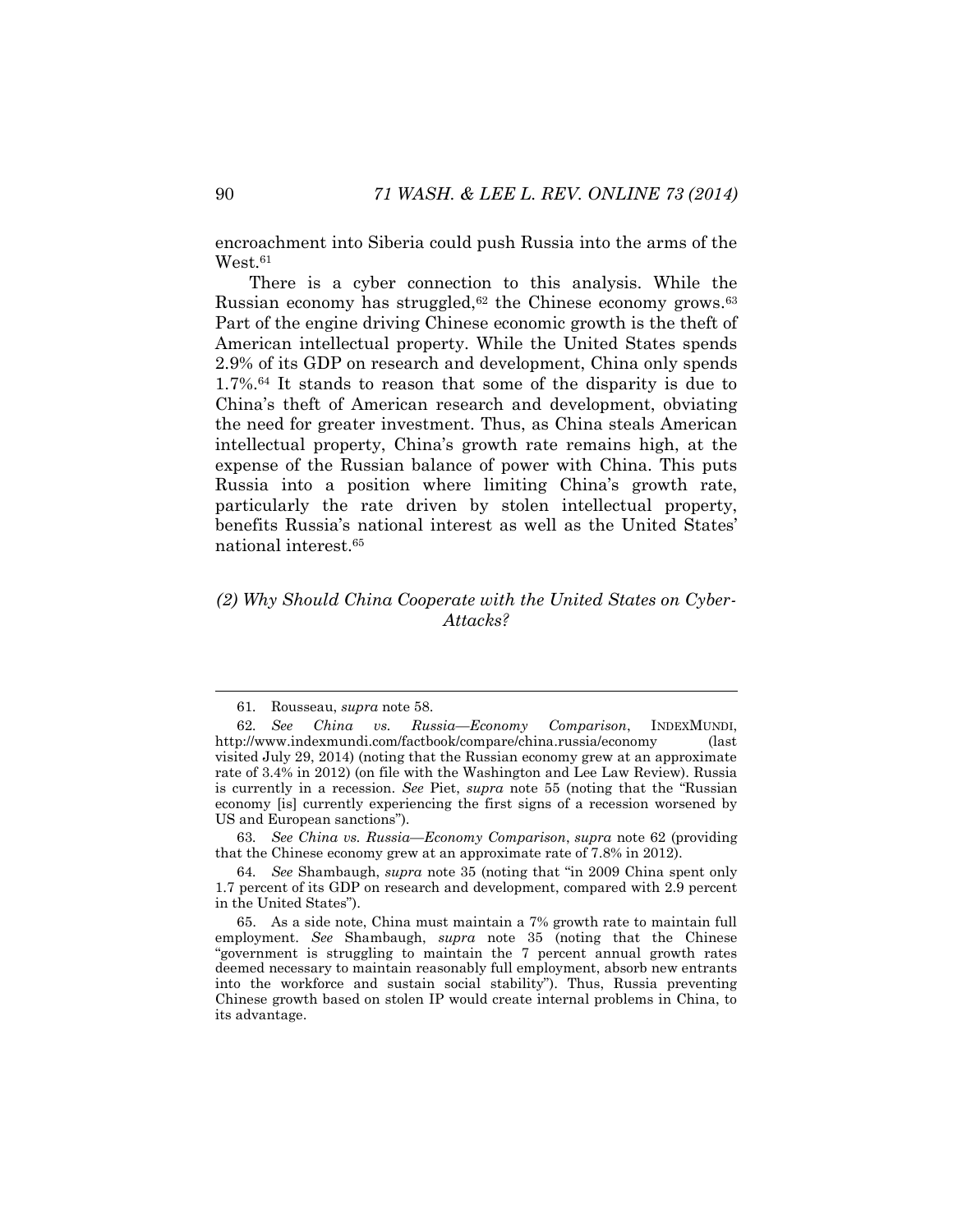The World Bank reports that 26% of China's GDP comes from exports,<sup>66</sup> and "[e]xport growth has been a major component supporting China's rapid economic expansion."<sup>67</sup> The United States is China's largest trading partner, receiving 17% of Chinese exports.<sup>68</sup> Thus, the Chinese economy would be particularly sensitive to a trade war with the United States, and that is precisely what is developing. The cyber-attacks have contributed to the circumstances that are pushing the two countries towards the "brink of a trade war."<sup>69</sup>

<span id="page-19-0"></span>In early June 2014, the U.S. Department of Commerce imposed significant duties on Chinese solar products, such as solar panels.<sup>70</sup> SolarWorld AG's American subsidiaries were victims of the Chinese hacking that led to the Wang Dong indictment. The other victim companies in that indictment were Pittsburgh-based companies with connections to the steel industry. The PLA hacked into U.S. Steel to gain inside information about the trade dispute involving steel pipes and tubes.<sup>71</sup> Since the start of 2013, U.S. steelmakers have filed seven

68*. See id.* ("China's main export partners are the United States (17 percent), European Union (16 percent), ASEAN (10 percent),Japan (7 percent) and South Korea.").

69*. See* Trish Regan, *The NSA and Dangers of a Trade War with China*, USA TODAY (June 8, 2014), http://www.usatoday.com/story/money/ business/2014/06/08/trish-regan-china-trade-war/10072969/ (last visited July 29, 2014) (noting that the "United States may be on the brink of a trade war with . . . China" because of "cyberspying") (on file with the Washington and Lee Law Review).

70*. See* Everett Rosenfeld, *Solar Shares Leap as US-China Trade War Escalates*, CNBC (June 4, 2014), http://www.cnbc.com/id/101731790# (last visited July 29, 2014) (explaining that the "U.S. Commerce Department announced a new set of duties on Chinese solar products . . . , sending American solar stocks like First Solar and SunPower skyrocketing, and China-based Trina Solar and JinkoSolar falling") (on file with the Washington and Lee Law Review).

71*. See id.* (providing that the cyber-attacks on U.S. Steel "were designed to extract sensitive information from U.S. Steel employees during a trade dispute

<sup>66</sup>*. See Exports of Goods and Services (% of GDP)*, WORLD BANK, http://data.worldbank.org/indicator/NE.EXP.GNFS.ZS (last visited July 29, 2014) (providing that exports of goods and services accounted for about 26% of China's GDP in 2013) (on file with the Washington and Lee Law Review).

<sup>67</sup>*. China Exports*, TRADING ECONOMICS, http://www.tradingeconomics.com/ china/exports (last visited July 29, 2014) (on file with the Washington and Lee Law Review).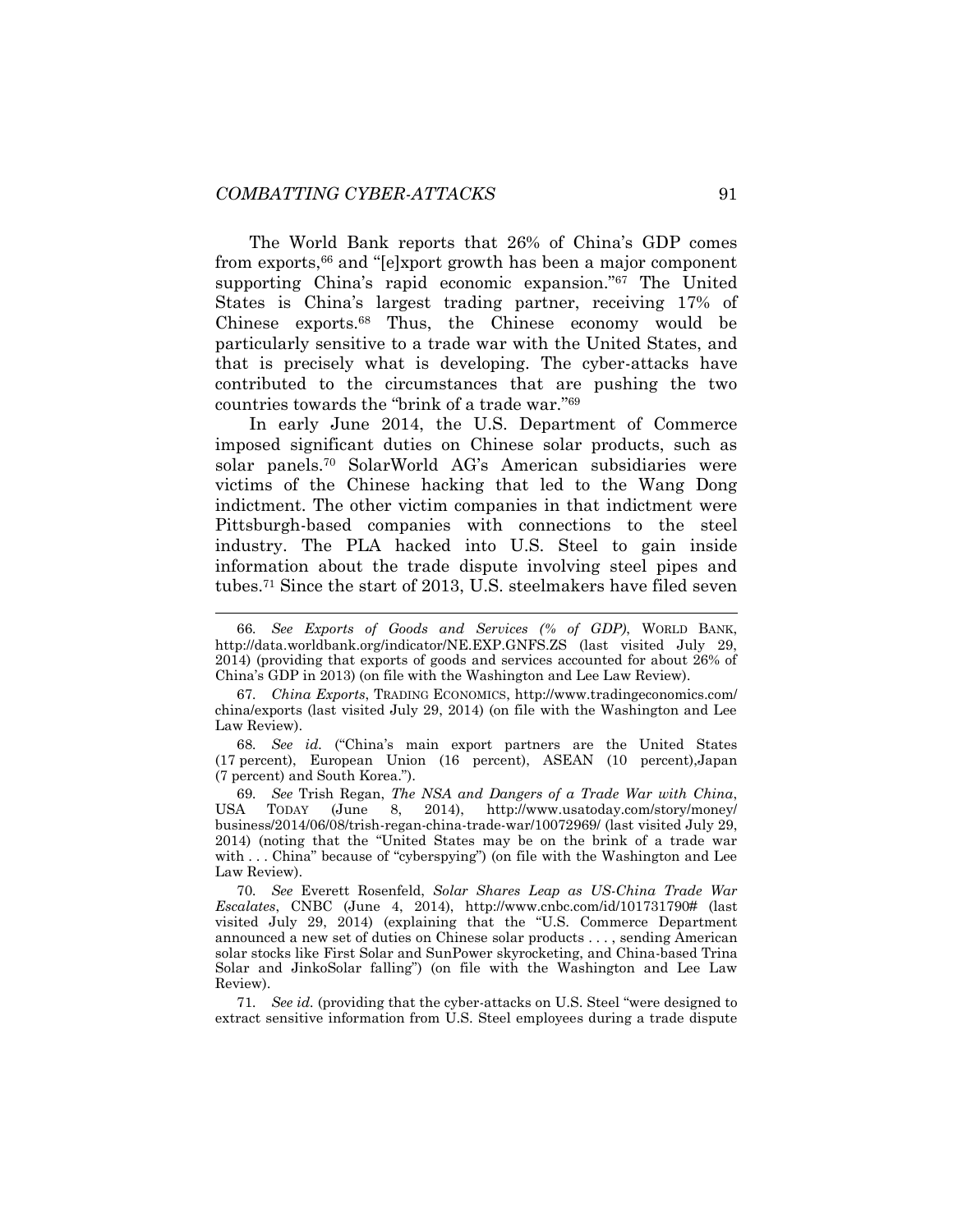trade complaints against China, the most since tariffs were imposed in 2001.<sup>72</sup>

For its part, China does not think that the United States is blameless. In retaliation for the indictment, China accused Cisco Systems of spying on behalf of the United States, "bann[ed] the use of Microsoft's Windows 8 operating system," and accused "Apple, Google, and Facebook [of] cooperat[ing] in a secret U.S. program to monitor China."<sup>73</sup> The destructive consequences of a trade war would be felt by companies on both sides, as Cisco earned 15% of its revenue in a nine-month period from Asia, including China, while Chinese competitors have eroded its business.<sup>74</sup> This means that China's accusation of Cisco spying may have less to do with accuracy and more to do with weakening an American competitor to bolster Chinese companies.

Thus, the two nations stand at the precipice of a trade war, fueled by the winds of a cyber-war. The Cyber Treaty, between the United States, Russia, and China—three nations whose economies need to export to each other—may be the diplomatic option that cools down this cyber-war. In this way, a Cyber Treaty could avoid the destructive economic consequences of a trade war between these nations. The United States must revive its Cold War strategy of triangulation, and that strategy must result in a treaty that creates mutual responsibilities, cultivates trust, and provides punishment for violations of that trust.

#### *III. The Framework for the Cyber Treaty*

over imports of steel pipes and tubes for the U.S. oil and gas industry").

<sup>72</sup>*. See* Miller, *supra* note [3](#page-3-1) (noting that "U.S.-based steelmakers, led by U.S. Steel, have filed [forty] trade complaints with the U.S. government, including seven against China, the most intense period of trade litigation since 2001").

<sup>73.</sup> Regan, *supra* not[e 69.](#page-19-0)

<sup>74</sup>*. See* Austin Ramzy, *China Pulls Cisco into Dispute on Cyberspying*, N.Y. TIMES (May 27, 2014), http://www.nytimes.com/2014/05/28/business/ international/china-pulls-cisco-into-dispute-on-cyberspying.html (last visited July 29, 2014) (noting that "[a]bout 15 percent of Cisco's revenue of \$35.8 billion for the nine-month period ended in April came from Asia, including China," and that "sales in China dropped 7 percent") (on file with the Washington and Lee Law Review).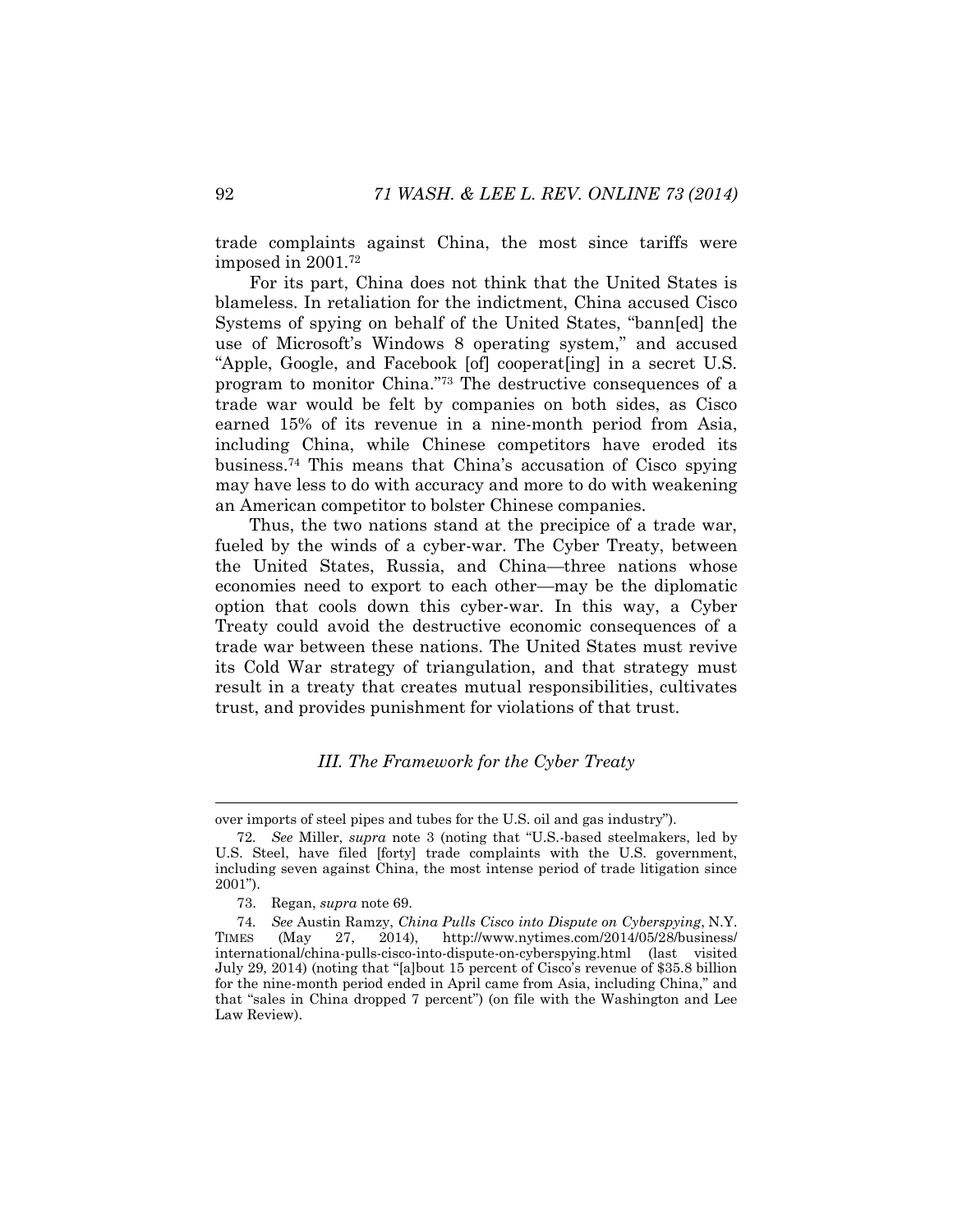#### *A. Goals Underlying the Cyber Treaty*

To fulfill the United States' national interests, the Cyber Treaty should accomplish the following goals: 1) reduce the theft of intellectual property from businesses; 2) hold violators of the Cyber Treaty responsible; 3) protect civilian populations from the results of cyber-attacks on critical infrastructure; 4) prevent military units from engaging in cyber economic espionage on behalf of corporate entities; and 5) professionalize cyber-attacks by reducing the use of "paramilitary" hacker groups and other unaffiliated hackers. The terms of the Cyber Treaty should be written to support those goals by including mechanisms for the enforcement of the law and promoting cooperation between the nations.

The next two subparts provide an overview of the Cyber Treaty's framework. The first subpart provides for a tribunal to resolve disputes arising under the Cyber Treaty and details the organizational structure of the tribunal and its powers. The second subpart provides the substantive and procedural laws to guide the outcome of disputes and set the rules of the road for cyberspace conduct between these three nations *vis-a-vis* each other.

# *B. The Cyber Treaty's Framework: Enabling and Establishment Clauses*

The subject of the Cyber Treaty is an amalgamation of different types of legal issues. Cyber law is not so much a body of law, such as torts or criminal law, but rather is a thread that weaves its way through the traditional bodies of law in search of the closest analogies. Thus, when cyber-attacks operate as cyberwarfare, the Cyber Treaty should look to guidance from the United Nations Charter provisions on kinetic warfare. When cyber-attacks operate as private cybercrime, the Cyber Treaty should borrow from American domestic criminal law and procedure, as well as look to the setup of the International Court of Justice and International Criminal Court for guidance. When cyber-attacks serve as cyber-espionage, particularly when the motive for the espionage is economic, the Cyber Treaty should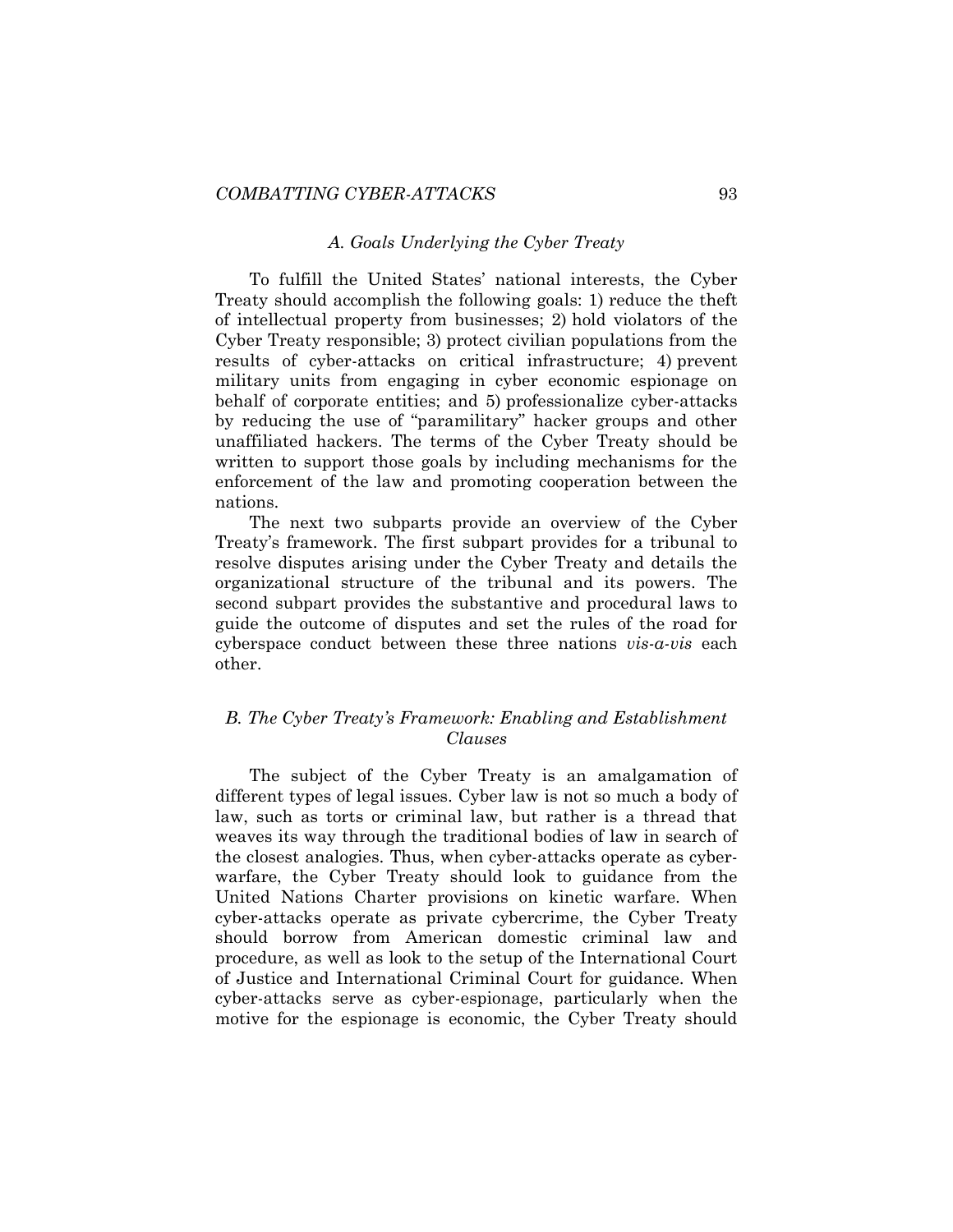look to the dispute settlement process of the World Trade Organization.

The Cyber Treaty must provide a structure that organizes the tribunal, defines standing for parties, establishes jurisdiction, and has procedural rules for the operation of the tribunal. The following proposals rely heavily on treaties with disputeresolution procedures, but are customized for the participation of only three nations, all of whom have demonstrated reluctance to concede sovereignty to international bodies. By borrowing from the most appropriate areas of extant multilateral organizations, familiarity with those processes will lead to a more effective treaty. The Cyber Treaty begins with establishing a tribunal to hear disputes.

#### *1. Conceptual Framework of the Tribunal*

Article 1 of the Cyber Treaty provides for the establishment of a tripartite tribunal with authority to resolve disputes and grievances arising under the treaty. Using common law distinctions, the tribunal should have civil law authority to hear disputes that are primarily economic in nature and also possess limited criminal jurisdiction. The criminal authority enables the court to act similarly to a magistrate court in the American federal judicial system, making probable cause determinations and extradition decisions.<sup>75</sup>

#### *a. Organization of the Tribunal*

The tribunal should consist of three judges. China, Russia, and the United States will each appoint one judge, qualified to practice law in his or her respective nation. The three judges form a panel, and the full panel should preside over each hearing. Though each judge is a national of a member party, the judges

<sup>75</sup>*. See* 18 U.S.C. § 3184 (2014) (providing magistrate judges with the authority to review extradition requests); Fed. R. Crim. P. Rule 5.1 (providing the procedure for and requiring a preliminary—probable cause—hearing when a defendant is charged with a crime).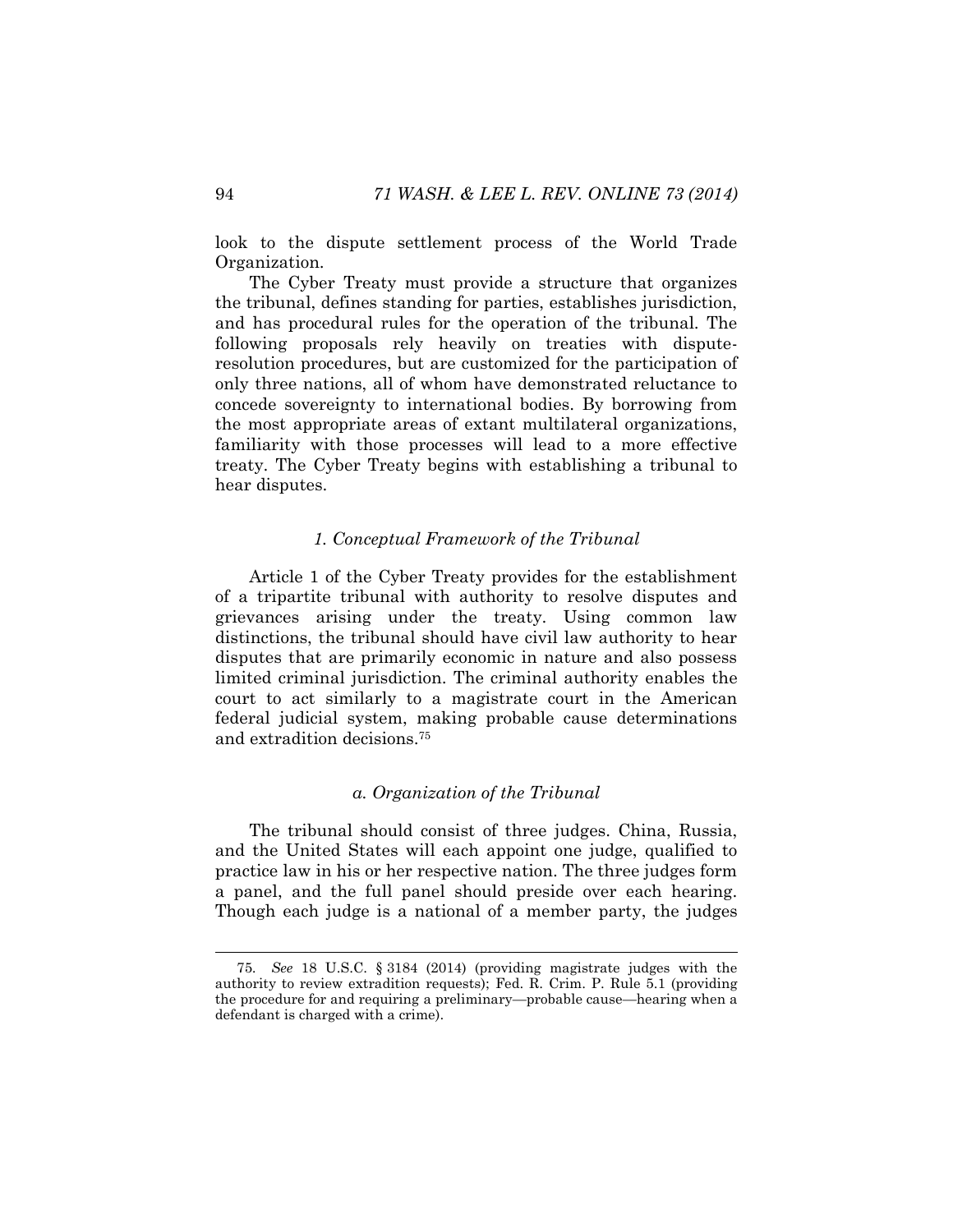l

shall be required to act impartially and conscientiously.<sup>76</sup> The court should not be seated in one fixed location, but rather should meet in the nation that is home to the aggrieved party.<sup>77</sup> The aggrieved party shall be the plaintiff in a civil case or the defendant in a criminal case.<sup>78</sup> The tribunal will decide cases based on a majority of votes.<sup>79</sup>

#### *b. Competence of the Court*

Competence of the court contemplates issues of jurisdiction, standing of the parties to participate, and applicable law. This Article recommends providing the court with both civil and criminal jurisdiction, addressing each separately.

#### *(1) Who May Be a Party and How Matters are Referred*

The World Trade Organization (WTO) and the International Court of Justice (ICJ) allow only member states to be parties to disputes before the court.<sup>80</sup> The International Criminal Court

78*. See* ICJ Statute, art. 34 (providing the court with jurisdiction to resolve disputes between states under international law); Rome Statute, art. 5 (providing the court with jurisdiction over prosecutions for genocide, war crimes, and crimes against humanity).

79*. See* ICJ Statute, art. 55 ("All questions shall be decided by a majority of the judges present."); Rome Statute, art. 54 ("The judges shall attempt to achieve unanimity in their decision, failing which the decision shall be taken by a majority of the judges.").

80*. See* ICJ Statute, art. 34(1) ("Only states may be parties in cases before the Court."); Marrakesh Agreement Establishing the World Trade Organization, Annex 2, art. 1, Apr. 15, 1994, 1867 U.N.T.S. 187 [hereinafter WTO Agreement]

<sup>76</sup>*. See* Statute of the International Court of Justice, art. 20, June 26, 1945, 59 Stat. 1031 [hereinafter ICJ Statute], T.S. 993, 39 AJIL Supp. 215 ("Every member of the Court shall, before taking up his duties, make a solemn declaration in open court that he will exercise his powers impartially and conscientiously.").

<sup>77</sup>*. See id.* art. 22 ("The seat of the court shall be established at The Hague. This, however, shall not prevent the Court from sitting and exercising its functions elsewhere whenever the Court considers it desirable."); Rome Statute of the International Criminal Court, art. 3, July 1, 2002, 2187 U.N.T.S. 90 [hereinafter Rome Statute] (fixing the seat of the court in the Hague, but allowing the court flexibility to determine appropriate seats when necessary).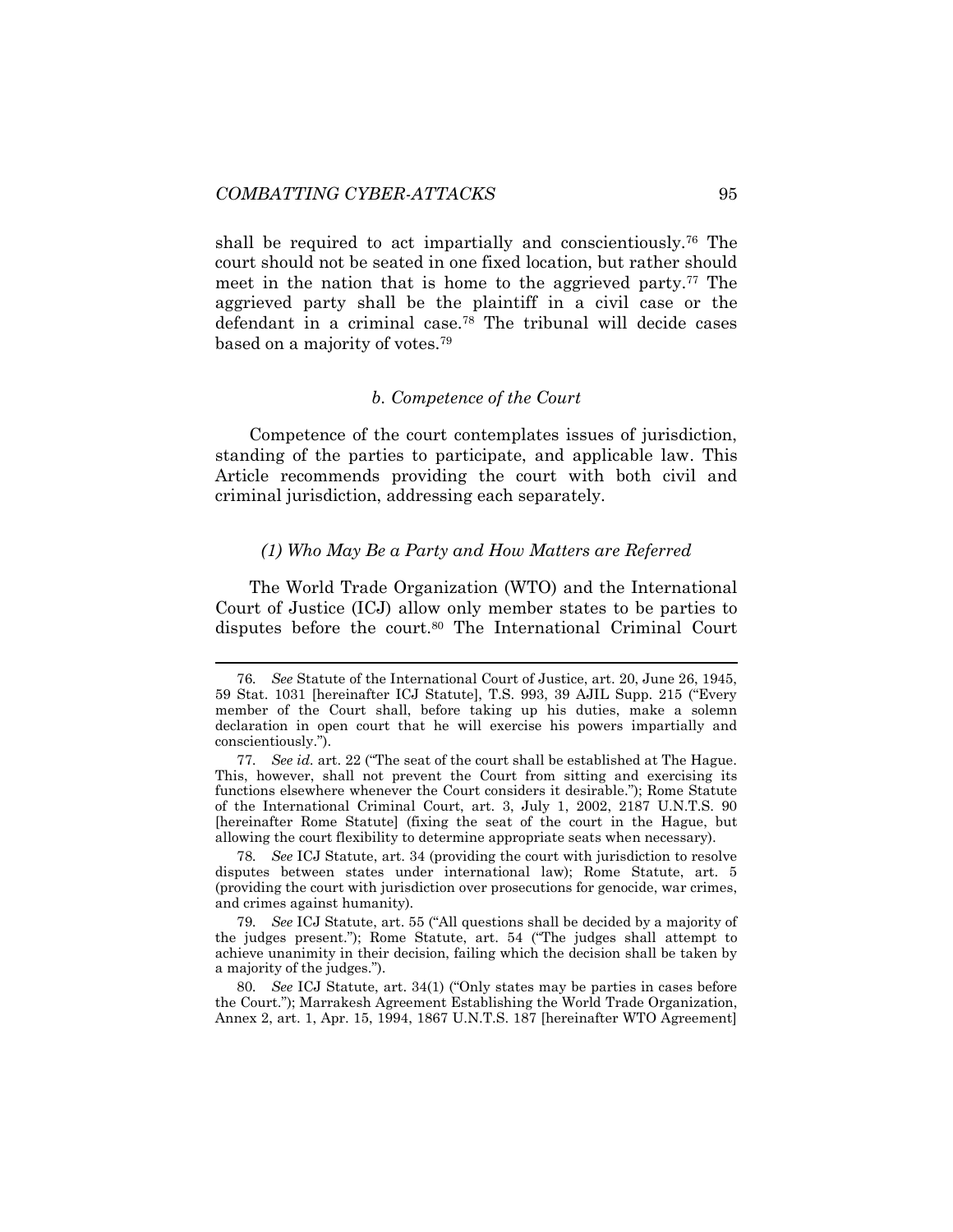(ICC) exercises jurisdiction over individuals or groups that have been accused of crimes.<sup>81</sup> The Cyber Treaty should provide the appropriate jurisdiction given the type of action before the tribunal and remedy sought by the aggrieved party.

#### *(a) Civil Matters*

In a civil case, only member parties may bring a complaint for a violation of the Cyber Treaty. Member parties may bring claims on behalf of the country, private parties, or both. Procedurally, when a company, public utility, or government agency has been the victim of a cyber-attack that can be attributed to a person or group within another signatory nation, the victim files a complaint with its national government. The national government will then formally file a complaint with the tribunal.<sup>82</sup> The government of the member nation will then represent the party or parties at the tribunal.

The rationale for this rule is judicial efficiency. Frequently cyber-attacks are bundled, and when one company or utility is a victim, other entities likely have been victimized in the same cyber-attack.<sup>83</sup> The evidence that supports a charge in one cyberattack will frequently be the same evidence used to support allegations of another.<sup>84</sup> Thus, judicial economy is best served by allowing the court to hear related complaints in one hearing with plaintiffs and defendants acting through one counsel.

<sup>(</sup>providing the World Trade Organization's dispute-resolution procedures only apply to member states).

<sup>81</sup>*. See* Rome Statute, art. 12–13 (providing jurisdiction over the prosecution of individuals for crimes committed in the territory of a signatory state or when the defendant is a national of a signatory state).

<sup>82</sup>*. See* ICJ Statute, art. 36(1) (providing jurisdiction through referral by the parties); Rome Statute, art. 14 (providing that a state party may refer a crime to the Prosecutor to request an investigation).

<sup>83</sup>*. See, e.g.*, Barrett & Gorman, *supra* note [2](#page-3-0) (noting that the Wang Dong indictment alleged that the defendants "hack[ed] into five U.S. companies and a labor union").

<sup>84</sup>*. See* MANDIANT, *supra* note [7,](#page-4-0) at 41–50 (discussing how Mandiant traced cyber-attacks across countries and companies to various Internet Protocol addresses and then to servers at one origination point).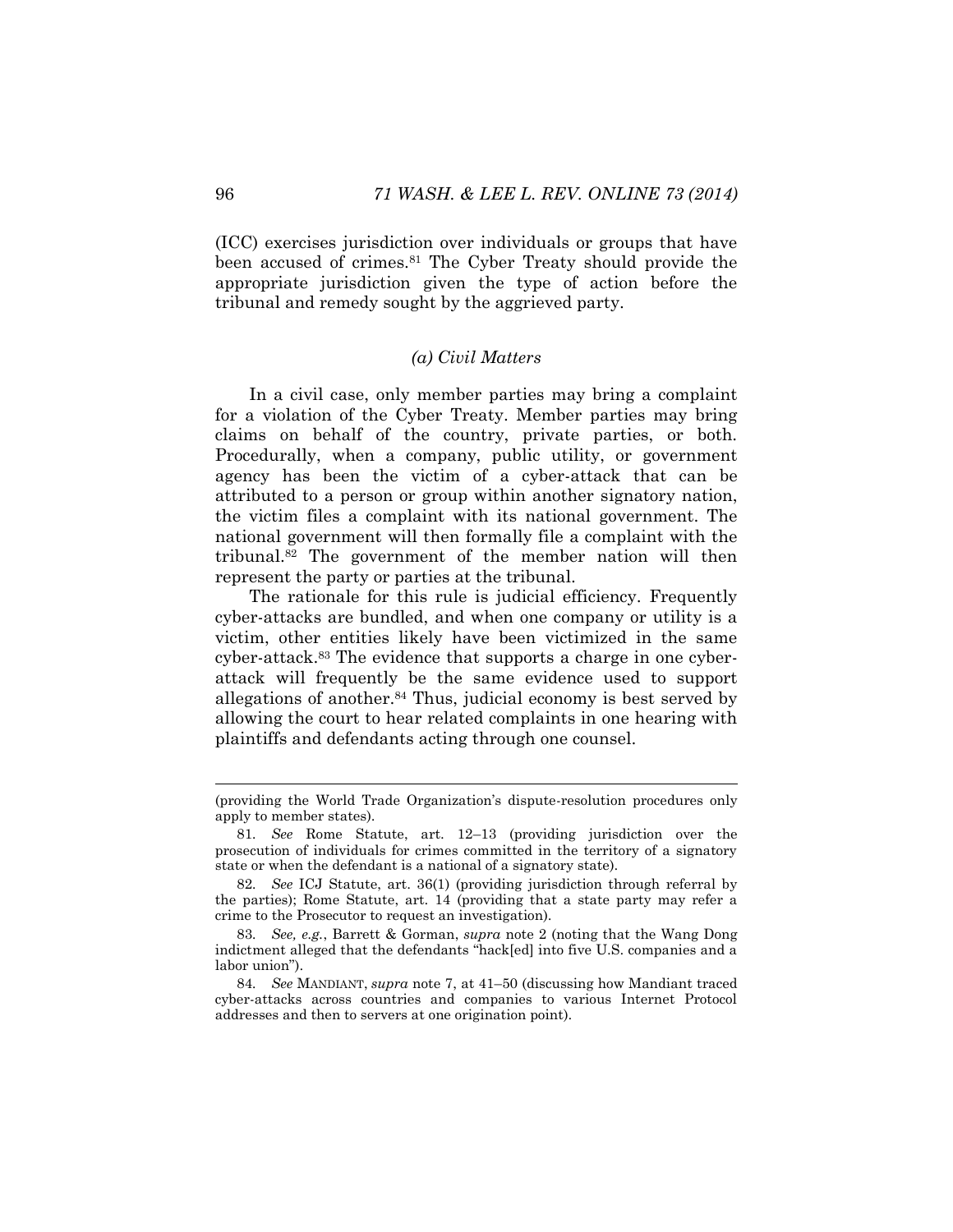#### *(b) Criminal Matters*

Neither the United States, Russia, nor China has shown a willingness to enter into multilateral treaties that would allow international tribunals to try their citizens on criminal charges. This Article seeks to provide a framework that will work in the real world, and therefore this Article does not recommend providing the tribunal with authority to try criminal offenses. However, the United States has taken the step of indicting five Chinese military officials, an empty gesture that underscores the need for extradition for cyber-attacks.

Federal Bureau of Investigation Director James Comey stated upon the indictment of the PLA officers that: "This is thievery, so we're going to investigate it and seek to prosecute it the way we do when anyone kicks in your door and steals something from your house or business."<sup>85</sup> Director Comey is right, but the nature of cyber offenses is that the thievery seldom requires a physical presence in the location of the purloined material, seldom requires physical transportation of the material, and frequently originates and is carried out in another nation. Thus, for the United States to act on Director Comey's sentiments, the United States must find a way to gain jurisdiction over these cyber door-kickers.

The Cyber Treaty contemplates providing an extradition forum for the limited number of cybercrimes that will be discussed below. As the United States does not have an extradition treaty with China or Russia, this very limited extradition would be an effective first step toward resolving the need to hold people responsible for the damage done by cyberattacks, balanced against the clear reluctance to allow any of the nations to try another nation's citizens for crimes.

Procedurally, if a country indicts a foreign national under any substantive criminal charge the Cyber Treaty specifically creates or incorporates, then the indicted defendants should be taken forthwith into custody by the national law enforcement agency of the host nation. Upon referral by the Attorney General

<sup>85.</sup> Barrett & Gorman, *supra* note [2](#page-3-0) (internal quotation marks omitted).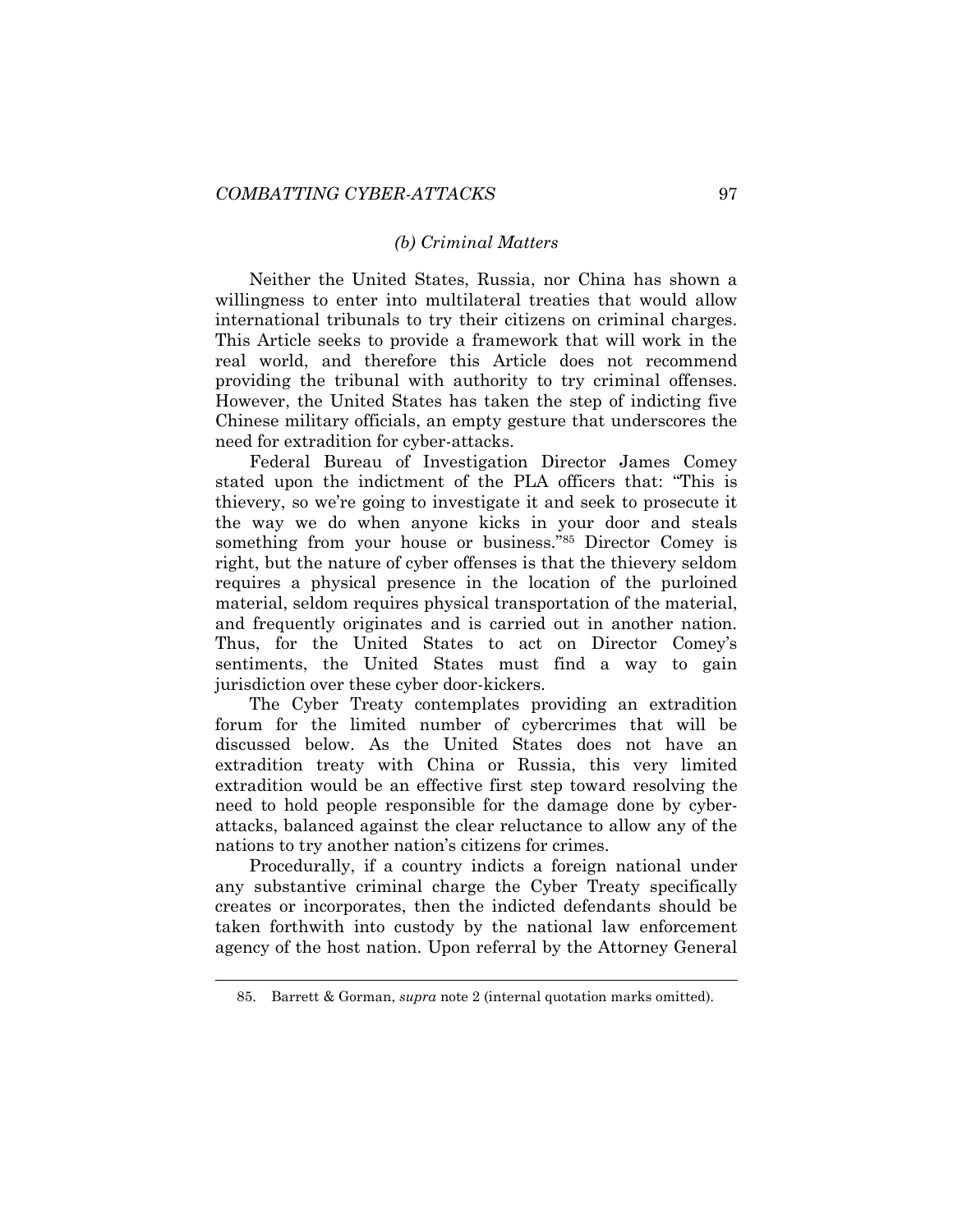(or equivalent) of any nation, and within a period of time to be determined, the panel should convene in a city in the nation where the defendant is being held. The three-judge panel should review the evidence against that person in an adversarial setting, and if a majority of the judges determine that the indictment is supported by probable cause, the defendant shall be extradited for trial in the charging nation. The hearing is designed to provide confidence in the validity of the charges. More importantly, the extradition provision forces all three nations into defining what conduct, committed by whom, is disallowed. The larger goal achieved by the extradition power is that the three nations must impose rules upon cyber-warfare, where none have previously existed.

# *(2) Jurisdiction*

The tribunal should have jurisdiction in civil matters arising from violations of the substantive laws of the Cyber Treaty. In addition, the tribunal should have jurisdiction in criminal matters concerning violations of treaty provisions or violations of specific criminal provisions of the domestic laws of a nation that have been incorporated into the Cyber Treaty.

#### *(a) Civil Jurisdiction*

The primary basis for referred complaints falling under civil jurisdiction will concern the theft of intellectual property and research and development through cybercrime and cyberespionage. These complaints will be akin to complaints referred to the WTO. Under the WTO Dispute Settlement Understanding (DSU), the basis or cause of action for a WTO dispute must be found in the "covered agreements" listed in Appendix 1 to the DSU.<sup>86</sup> Put another way, it is not the DSU that gives rise to the action, but the WTO Agreements that give parties their

<sup>86</sup>*. See* WTO Agreement, Annex 2, art. 1(1) (providing that the WTO dispute resolution system only applies to "the agreements listed in Appendix 1" to Annex 2 of the WTO Agreement).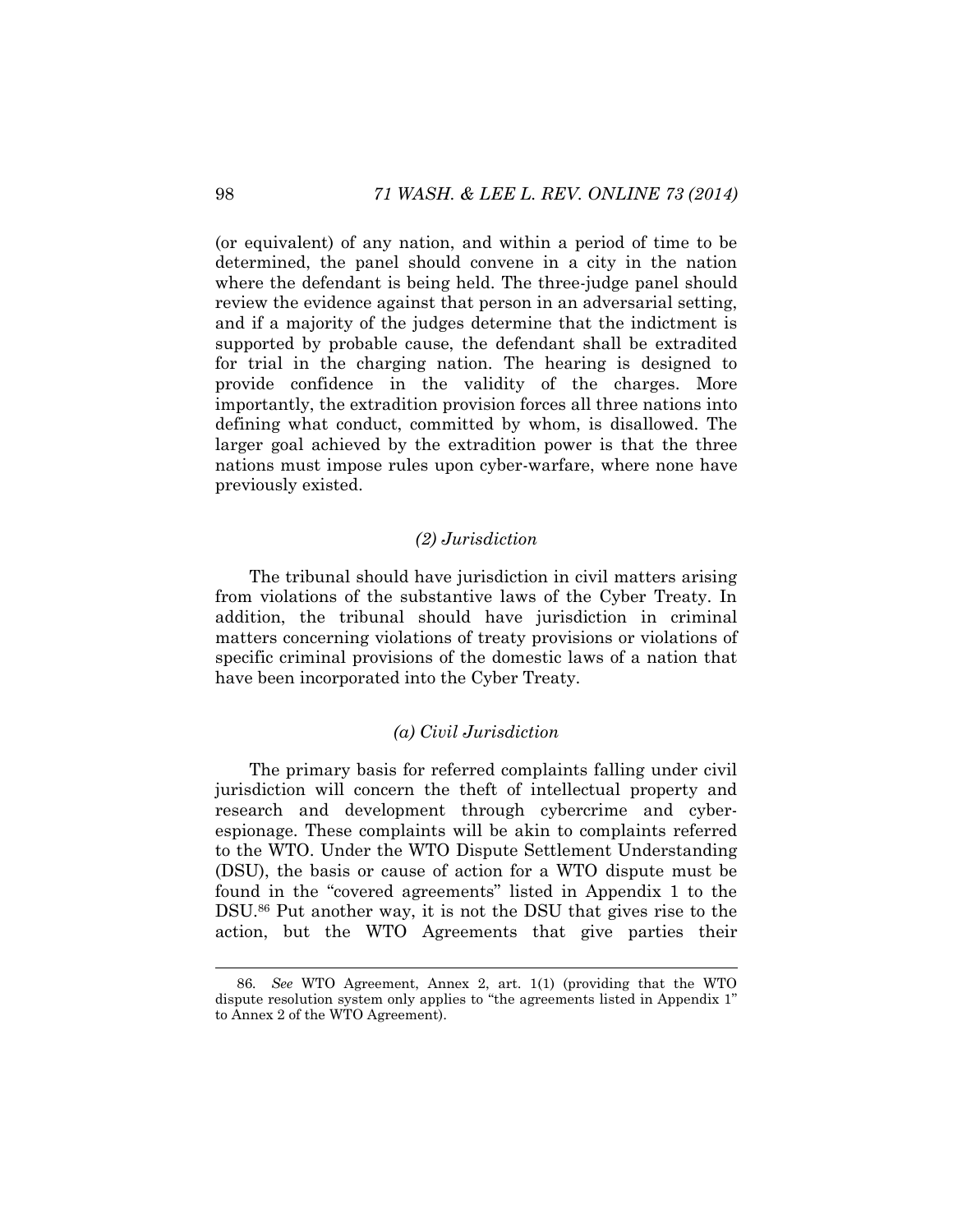substantive rights and obligations and determine the possible grounds for action.<sup>87</sup> Thus, the Cyber Treaty will have to provide the causes of action that the tribunal will ultimately hear.

The Cyber Treaty may include existing agreements, such as the Agreement on Trade-Related Aspects of Intellectual Property Rights. However, such agreements contemplate disputes outside of the cyber realm, and the Cyber Treaty should be narrowly tailored to address cyber issues. Broader still is the Statute of the International Court of Justice, which will exercise jurisdiction on any matter referred to it concerning "the interpretation of a treaty;" "any question of international law;" "the existence of any fact which, if established, would be a breach of international obligation;" and "the nature or extent of reparations to be made for the breach of an international obligation."<sup>88</sup> Although this section covers civil jurisdiction, analogous international treaties for civil matters are too broad for the Cyber Treaty's purposes, and thus it is better to examine the jurisdiction method of the ICC.

Article 5 of the Rome Statute establishes the International Criminal Court's jurisdiction. It states that the court's jurisdiction is limited to "the most serious crimes," and then enumerates the four crimes as: genocide, crimes against humanity, war crimes, and the crime of aggression.<sup>89</sup> The subsequent Articles, six through eight, lay out the definitions and elements of the first three crimes.<sup>90</sup> The Cyber Treaty should exercise such precision in its jurisdiction over both civil and criminal matters. For the purposes of this section, such civil offenses should be drawn around specified actions. Though discussed later, the civil actions should include the cyber-theft of trade secrets, cyber-espionage of intellectual property, cyberespionage of information for economic advantage, and identity theft with intent to gain economic advantage.

<sup>87</sup>*. See id.* app. 1 (providing that the covered agreements are the Agreement Establishing the WTO and various multilateral and plurilateral trade agreements).

<sup>88.</sup> ICJ Statute, art. 36(2).

<sup>89.</sup> Rome Statute, art. 5.

<sup>90</sup>*. See id.* art. 6–8 (defining the crimes of genocide, crimes against humanity, and war crimes).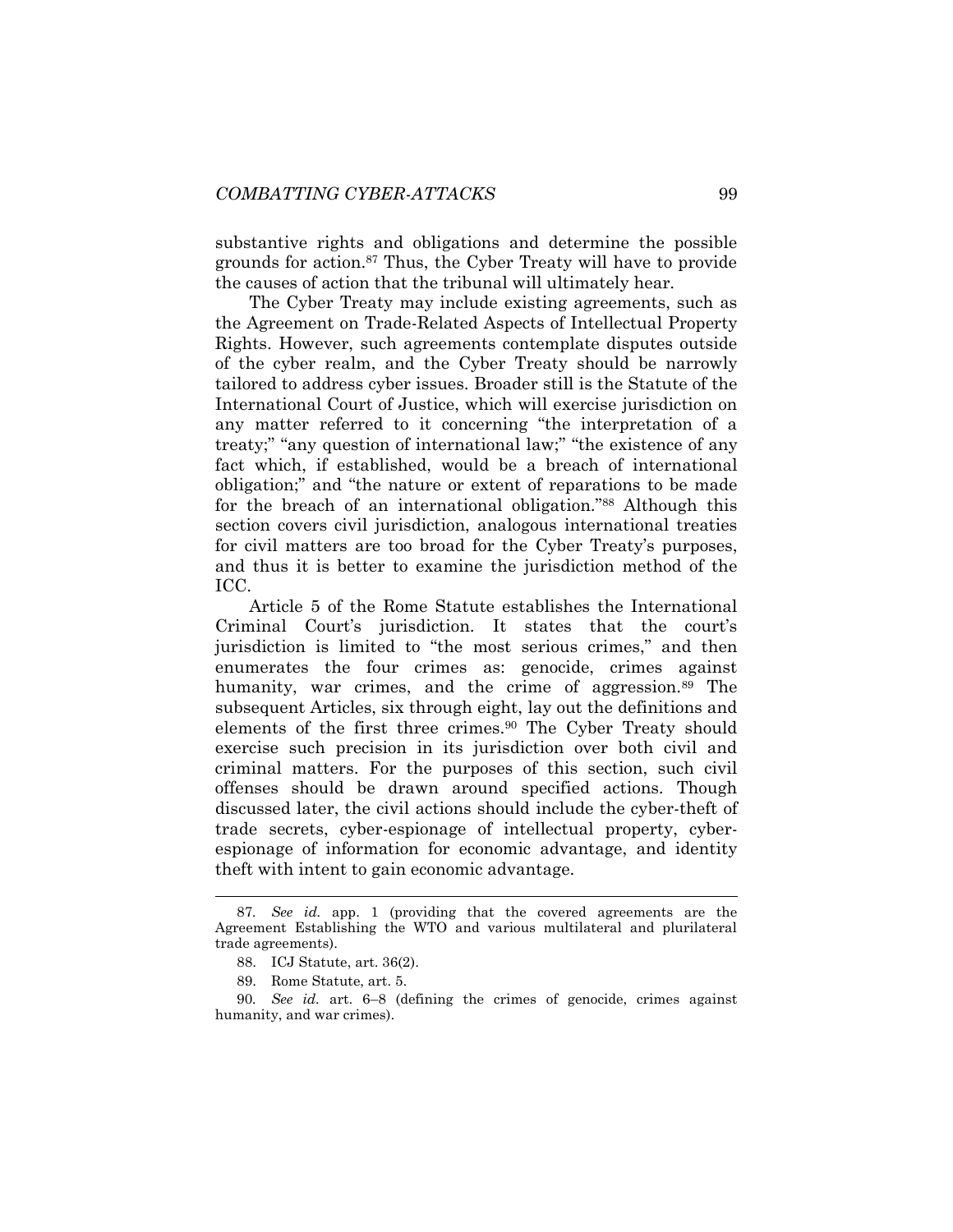#### *(b) Criminal Jurisdiction*

Article 1 of the Rome Statute invests the ICC with "the power to exercise its jurisdiction over persons for the most serious crimes of international concern, as referred to in th[e] Statute, and shall be complementary to national criminal jurisdictions."<sup>91</sup> This co-linear jurisdiction works perfectly for the Cyber Treaty, particularly given the court's limited powers to function as a court that conducts probable cause hearings to determine extradition for specific crimes. The specific crimes, detailed in a subsequent section, should include crimes specifically written into the Cyber Treaty and domestic criminal offenses that are unanimously adopted by the three member nations and incorporated by reference into the treaty.

As with the ICC, the Cyber Treaty tribunal should acquire jurisdiction through referral by a member party.<sup>92</sup> Jurisdiction of the Cyber Treaty tribunal diverges from ICC jurisdiction at this point. The ICC has its own Prosecutor,<sup>93</sup> while prosecution under the Cyber Treaty shall be handled by the member nation's jurisdiction wherein the victims reside. As explained previously, the Attorney General (or equivalent) must refer the charging document to the tribunal.<sup>94</sup> Once extradition has been granted upon probable cause the nation that indicted the defendant will try the case. The criminal jurisdiction of the court is therefore limited in scope—probable cause and extradition—and temporary, lasting only from referral of the charging document until extradition has been accomplished through the transfer of custody.

Once the procedural matters for the operation of the tribunal have been established, the negotiators can address the substantive and procedural laws the court will follow. The next subpart discusses a framework for substantive laws.

<sup>91</sup>*. Id.* art. 1.

<sup>92</sup>*. See id.* art. 13(a) (allowing the court jurisdiction through referral to the Prosecutor of the ICC by a member nation).

<sup>93</sup>*. See id.* art. 15 (prescribing the role and responsibilities of the Prosecutor).

<sup>94</sup>*. See infra* Part III.B.1.b(1)(b) (proposing procedures for extraditing individual defendants for prosecution in the victim-nation).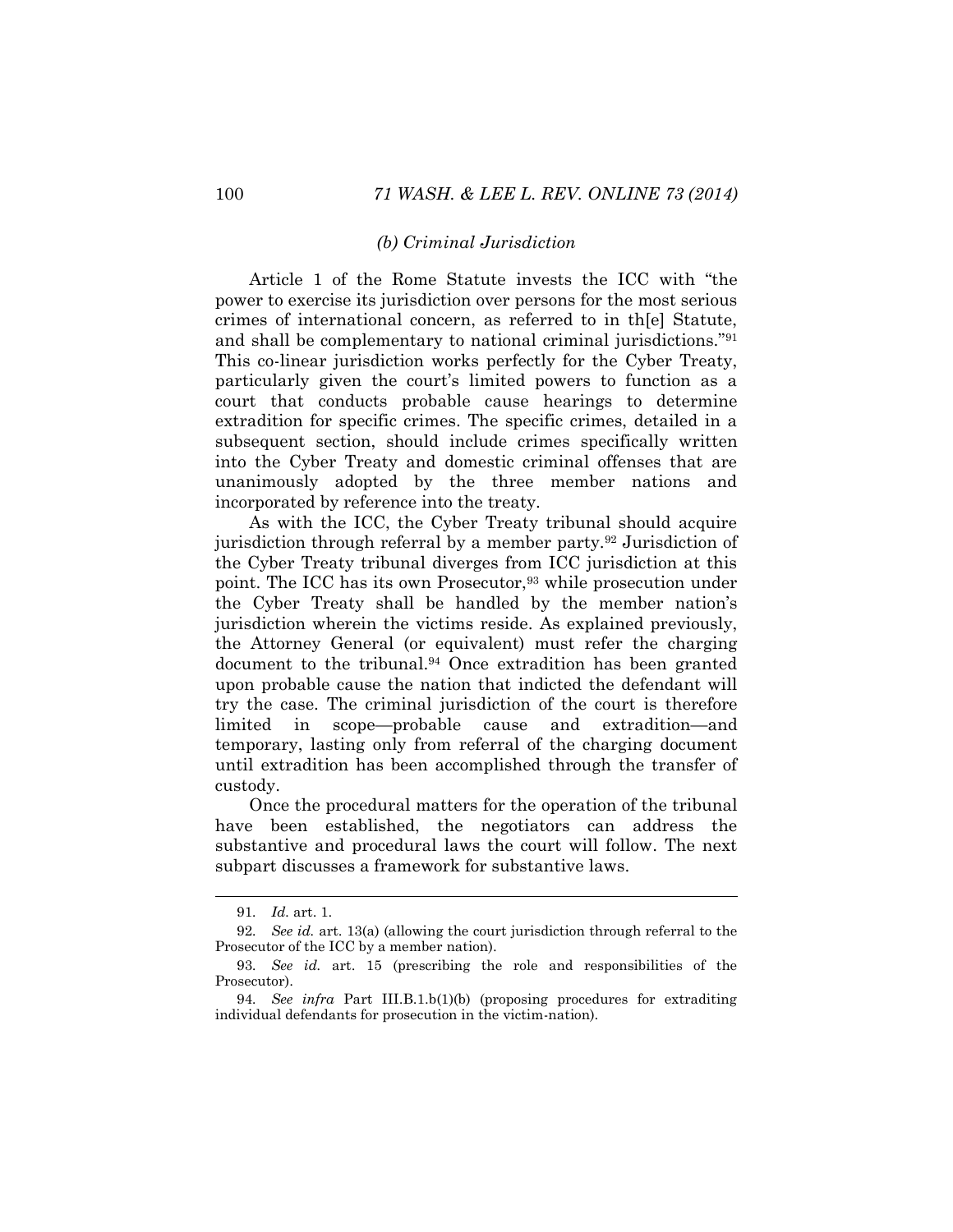#### *C. Substantive and Procedural Laws*

The Cyber Treaty should provide for carefully drafted laws to clearly articulate the substantive crimes and procedural rules to be followed by the tribunal. That drafting is beyond the scope of this Article. However, this Article does provide a conceptual framework for crafting such laws. The following sections prioritize the considerations for the drafters, beginning with the substantive laws.

#### *1. Assets to Be Protected*

Hackers commit sophisticated cyber-attacks for two reasons: to steal information or to disrupt services. Nations should therefore identify what assets they seek to protect under the Cyber Treaty, and from that point work backward to circumscribe which acts may be committed by which actors. Using this framework will allow for the narrow tailoring of laws to precisely achieve the desired goals.

The two most prized assets subject to cyber-attack are critical infrastructure systems and intellectual property, particularly trade secrets and research to be patented. The goals of cyber-attacks on critical infrastructure are primarily disruption of service and gathering intelligence. Critical infrastructure systems<sup>95</sup> often have a cyber-backbone. Energy production is often operated and monitored by supervisory control and data acquisition systems that rely upon properly operating computers and network connections. Banking systems rely upon the security of online login credentials and the storage of transactions and account balances. Though the functions of these two types of infrastructure are entirely different, their commonality is that they allow for the day-to-day living of the

<sup>95.</sup> Critical infrastructure systems include power grids and their operating systems, water distribution centers, transportation systems, financial systems, etc. *See Critical Infrastructure*, WIKIPEDIA, http://en.wikipedia.org/wiki/ Critical\_infrastructure (last visited July 29, 2014) (describing "assets that are essential for the functioning of a society and economy" and regional critical infrastructure protection programs) (on file with the Washington and Lee Law Review).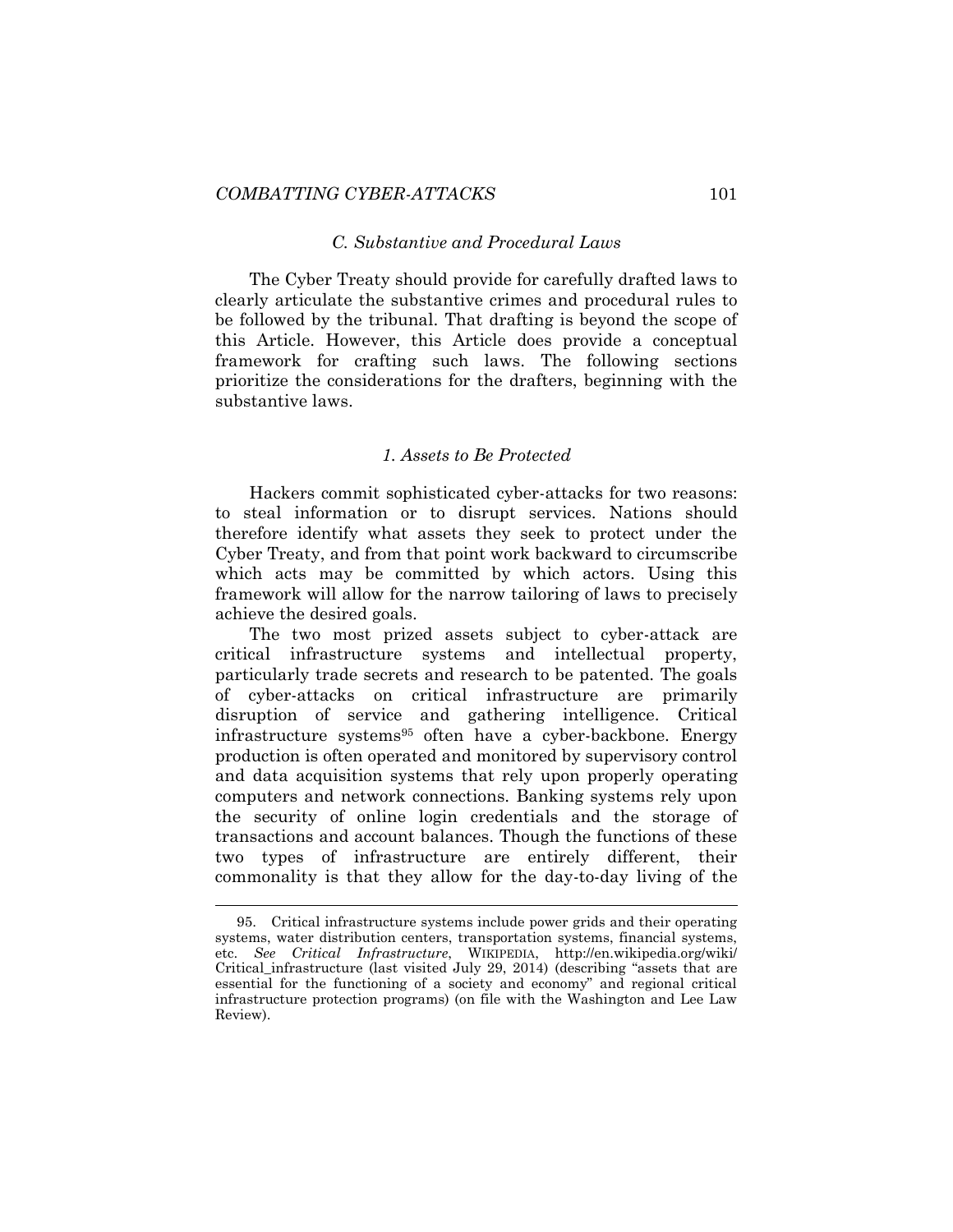civilian population. A disruption of electricity service, or locking people out of the financial system, can grind economic activity to a halt, which can paralyze a nation.<sup>96</sup>

International law purports to protect civilians from military attack.<sup>97</sup> This protection specifically includes acts that have a "primary purpose of . . . spread[ing] terror among the civilian population."<sup>98</sup> This guideline should be analogized to prohibit using cyber-attacks to *shutdown* of the operation of critical infrastructure that provides services to a civilian population.

Cyber-thieves frequently target private businesses to steal intellectual property. Much of the value of intellectual property is in the exclusivity of knowledge by the owner. Once the exclusivity is lost, competitors can use that knowledge to produce the same items for significantly less cost, eroding the profits of the inventor. The United States—and most of the American states has laws protecting trade secrets.<sup>99</sup> The unfortunate reality is that many developing nations rely on economic espionage to bolster their economic growth,<sup>100</sup> and once exclusivity of

97*. See* Protocol Additional to the Geneva Conventions of 12 August 1949, and Relating to the Protection of Victims of International Armed Conflicts, 8 June 1977, art. 51, 1125 U.N.T.S. 3 [hereinafter Protocol 1] (providing that the "civilian population and individual civilians shall enjoy general protection against dangers arising from military operations").

98. *Id.* art. 51(2).

100*. See* James Surowiecki, *Spy vs. Spy,* THE NEW YORKER (June 9, 2014), http://www.newyorker.com/magazine/2014/06/09/spy-vs-spy-3 (last visited Aug. 6, 2014) (noting that "engaging in economic espionage is something developing

<sup>96</sup>*. See* Jason Richards, *Denial-of-Service: The Estonian Cyberwar and Its Implications for U.S. National Security,* 18 G.W. INT'L AFF. REV. (2009), *available at* http://www.iar-gwu.org/node/65 (noting that a "sustained attack" on Supervisory Control and Data Acquisition systems that "run much of U.S. [critical infrastructure], including those sectors that regulate water and electricity distribution, and mass transit" could "bring about disastrous consequences for the quality of American life").

<sup>99</sup>*. See* 18 U.S.C. § 1832 (2014) (criminalizing the intentional conversion of a trade secret for "the economic benefit of anyone other than the owner thereof," and with the intent or knowledge that the act will "injure any owner of that trade secret"). Forty-eight states have enacted the Uniform Trade Secrets Act. Bradley E. Chambers, *Texas Joins 47 Other States to Adopt the Uniform Trade Secrets Act*, BAKER DONELSON (May 30, 2013), http://www.bakerdonelson.com/texas-joins-47-other-states-to-adopt-the-uniformtrade-secrets-act-05-30-2013/ (last visited Sept. 21, 2014) (on file with the Washington and Lee Law Review).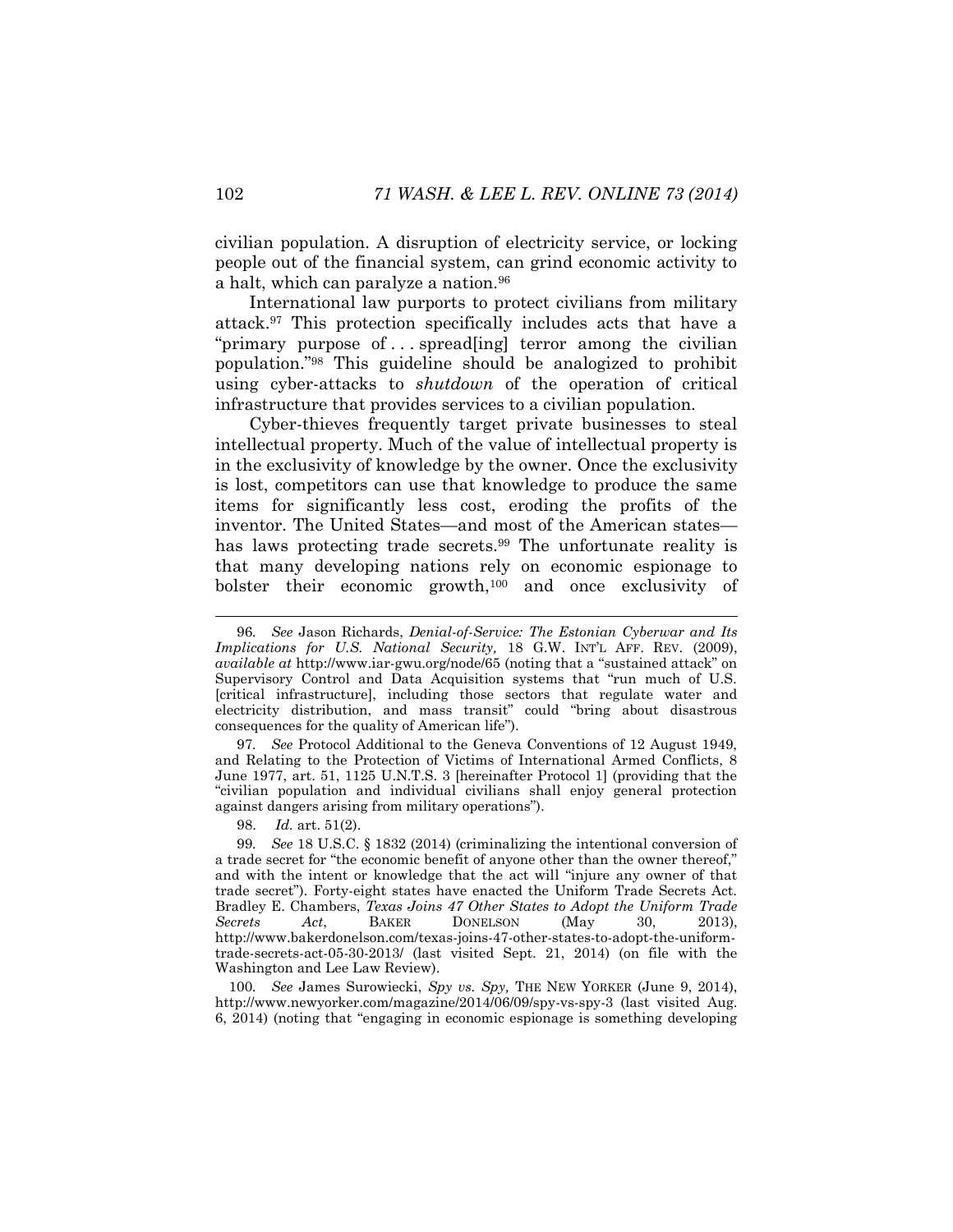intellectual property is lost it is generally lost for all time. The legal interest in this treaty is reduction, not elimination, of economic espionage. The threat of a civil cause of action to provide compensation to the victims, and extradition to resolve criminal charges against the perpetrators, should deter some cyber-thieves.

#### *2. Prohibited Acts*

The Cyber Treaty should break down prohibited acts into three groups, allowing for a degree of overlap. The classifications are cybercrimes, cyber-espionage, and cyber-warfare. Cybercrimes should focus on acts directed at individuals and interrupting transactions for businesses. Cybercrimes would include the theft of login credentials in furtherance of larceny, theft of payment card information, denial of service attacks aimed at commercial websites, and the like. Losses should be aggregated to promote judicial economy. The rationale for the prosecution of cybercrime is to prevent large-scale capital outflow and lost profits.

Cyber-espionage is the middle ground bridging cybercrime and cyber-warfare. Cyber-espionage has a similar economic motive to cybercrime, but is tied into the theft of intellectual property, and when completed, causes massive financial losses. It may also serve as the precursor to cyber-warfare: for instance, mapping a power grid and planting logic bombs in the event of launching a cyber-attack. The Cyber Treaty must differentiate between the valid role of cyber-espionage for intelligence agencies—gathering intelligence—and acts that can harm civilians.

Cyber-warfare may be the most critical section to negotiate. The rules should specifically delineate what cyber-attacks military cyber-units may carry out and against whom. The intent of this section of the treaty should be nothing less than to civilize

countries do. When you're not yet generating a lot of intellectual property on your own, you imitate") (on file with the Washington and Lee Law Review).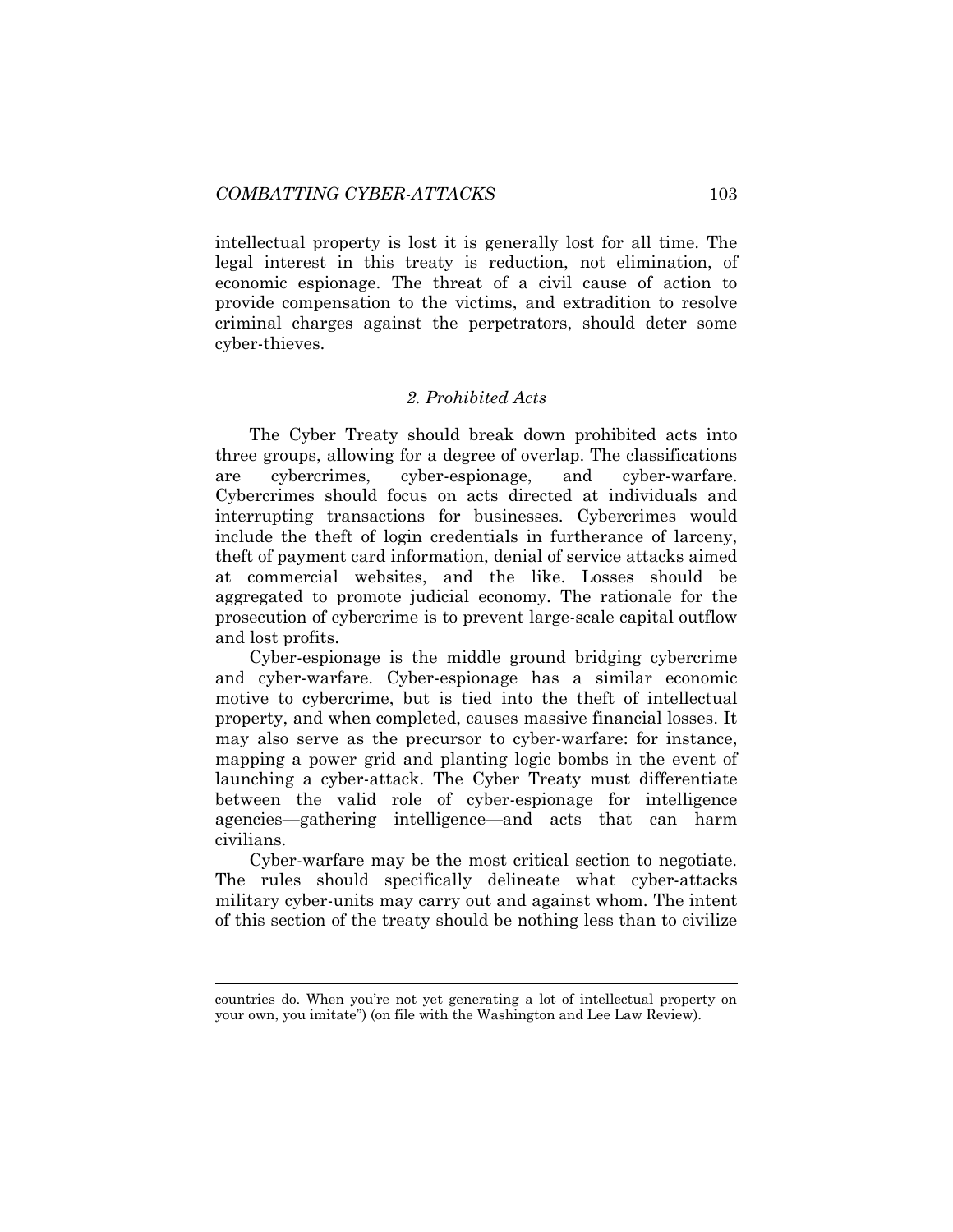cyber-warfare through the protection of civilian populations while still recognizing the proper military uses of these tactics.

# *3. Actors*

Cyber-attackers can fall into one of three groups: citizens, military, and "paramilitary," meaning private citizens working under the direction of the military. The goal of the Cyber Treaty should be to maintain order in hacking by way of discouraging citizen hackers from committing acts that bring about serious detrimental consequences. This goal can be achieved by squeezing from two directions. First, military cyber-units should be given more latitude to commit acts, since chains of command and state sponsorship bring oversight and responsibility to actions. Second, military members could be given extraterritorial immunity from treaty violations under certain circumstances,<sup>101</sup> while civilian hackers could face both civil damages and criminal extradition. The aspirational goal is to deter citizen hackers from attacking the networks of other member nations in violation of the treaty by providing a punishment mechanism.

### *4. Procedure: Attribution*

The single most difficult element of an offense to prove in a cybercrime will always be attribution. Attribution relies heavily on circumstantial evidence, much of which, though scientific, can be called into doubt through the actions of the attackers.<sup>102</sup> The Cyber Treaty must allow for the admission of circumstantial evidence to substantiate attribution, and should set a legal standard of "clear and convincing evidence" to satisfactorily attribute an attack to an individual or group.

<sup>101.</sup> Cyber-attacks that cause civilian death would be an example of something that could not carry immunity.

<sup>102.</sup> Hackers seek to mask the IP addresses through techniques like hopping. *See* MANDIANT, *supra* note [7,](#page-4-0) at 39–42 (explaining how hackers can "bounce or 'hop' through intermediary systems such that they almost never connect to a victim network directly from their systems").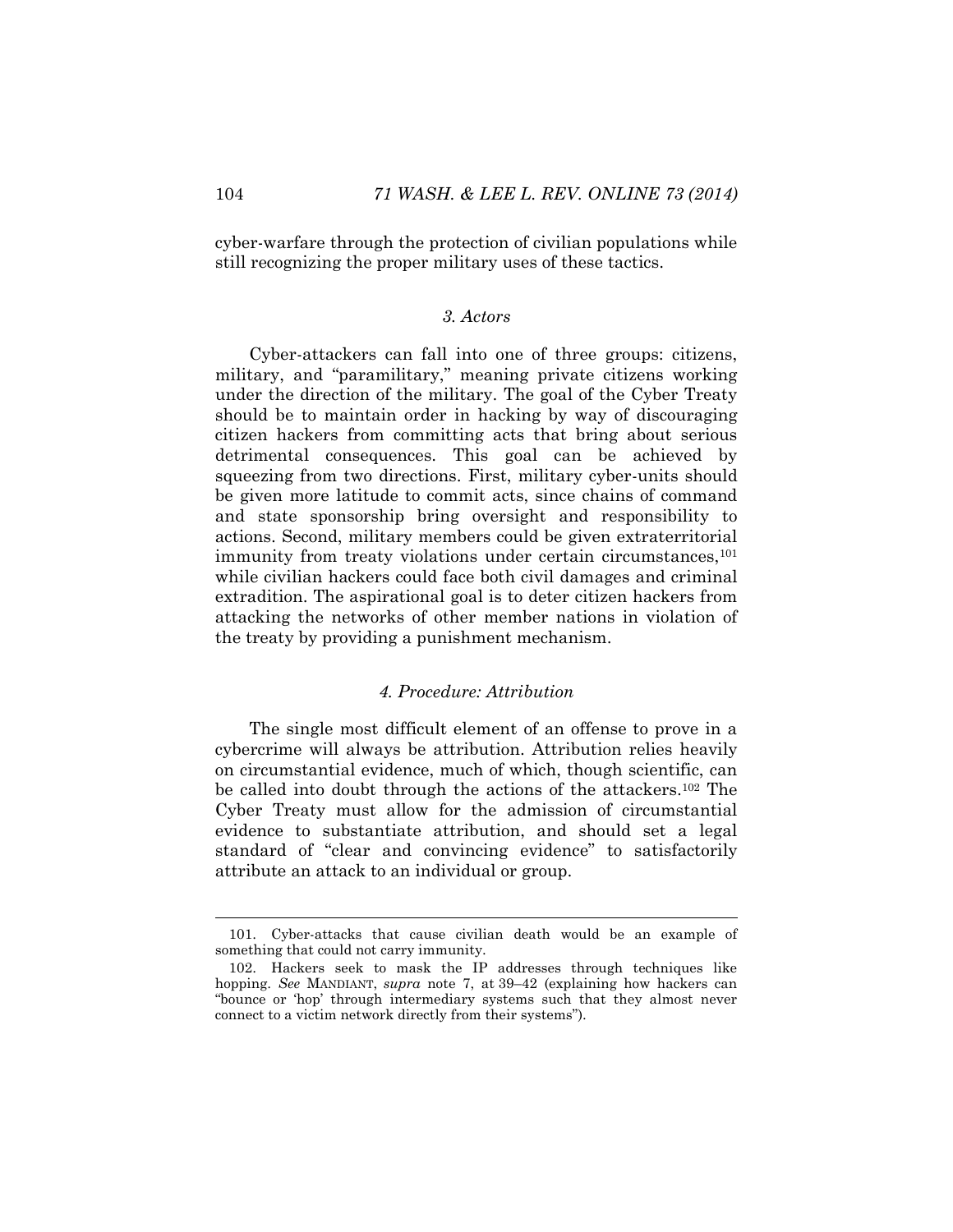The Cyber Treaty drafters will have to work with corporations and intelligence agencies to understand attacks and their consequences. From that point they can move toward assigning obligations and responsibilities, and proscribing actions, to bring about the goals addressed at the outset of this Part.

#### *IV. Conclusion*

The concept of linkage in international relations means that statesmen find relationships in different issues to reinforce each other by "creat[ing] a network of incentives and penalties to produce the most favorable outcome."<sup>103</sup> Put more simply, linkage is finding a way to use progress made in one area to build toward progress in an ultimate area.

This Article has taken a successful Cold War theory, triangulation, and applied it to the first link in the diplomatic chain, cyber-attacks. The United States needs to prevent economic losses from cybercrimes for its own economic health, but Russia and China need a strong United States for their own economic health and internal stability. The United States can pursue its national interests—a stronger economy and reduced cyber-attacks—by incentivizing Russia and China to pursue their own national interests in stronger economies. By triangulating the two nations, the United States will move each nation closer to it, producing the desired results. More importantly, the negotiating points to bring about the Cyber Treaty will link the goals of each nation with each other. Knowing that ultimately cyber-attacks are as economically motivated as investment treaties and export contracts, negotiating the Cyber Treaty will allow for progress to wind down the U.S.–China trade war, and may free Russia to expand energy exports in ways that do not involve external regime change.

The current posture of bilateral talks has failed, and the parties are advancing towards economic bellicosity. Cooler heads

<sup>103.</sup> KISSINGER, *supra* note [21,](#page-8-1) at 717.